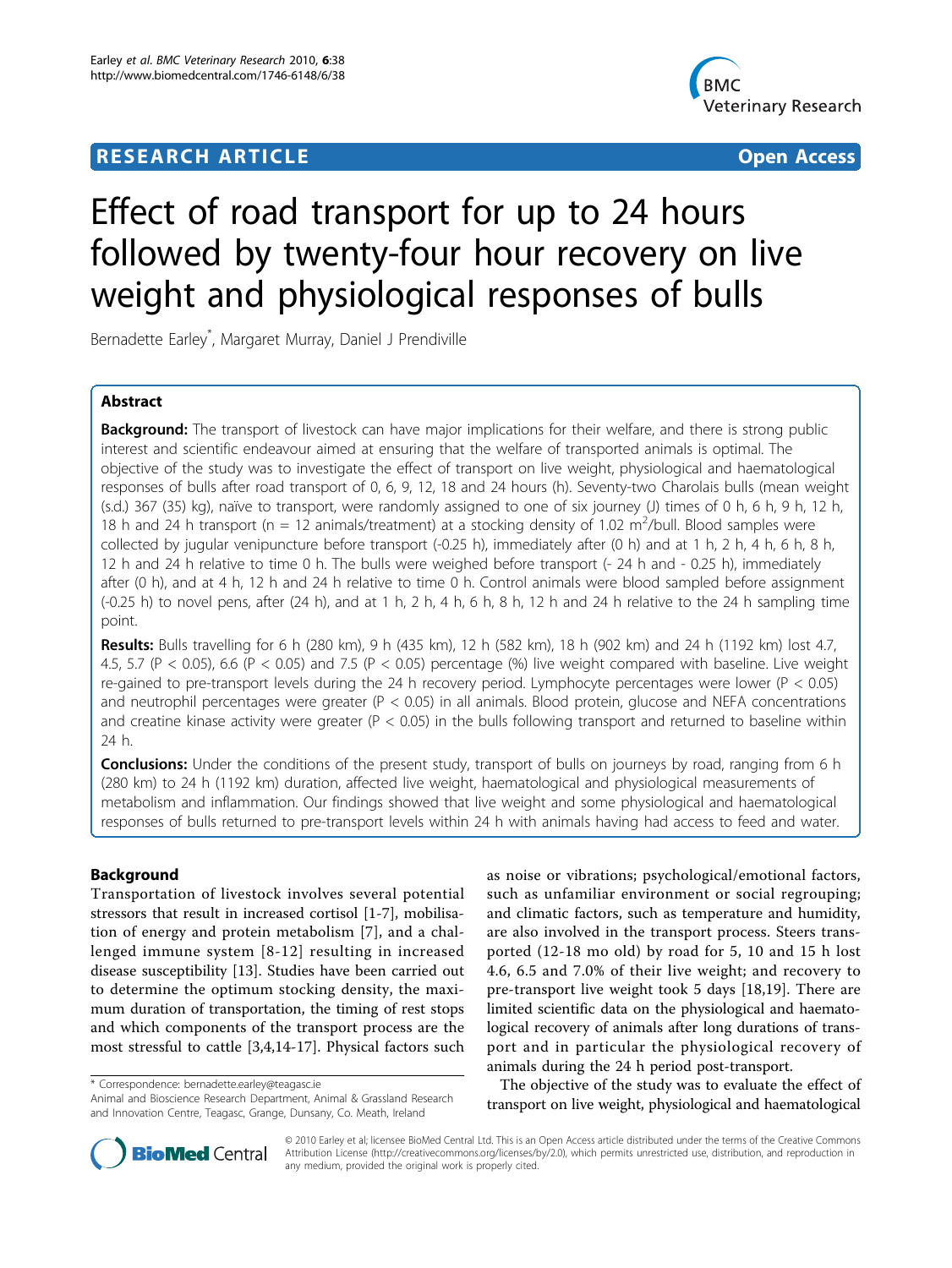responses of bulls after road transport of 0, 6, 9, 12, 18 and 24 h and on their physiological recovery during the 24 h period post-transport.

# Results

# Environment

The mean temperature of the shed environment where the animals were housed was 15.6°C (minimum 6.0°C and maximum 19.3°C). The environmental data recorded during each transport journey are reported in Table 1. The levels of  $CO<sub>2</sub>$  tended to increase with the longer journeys and values were numerically greater during the 24 h journey compared with the other journeys. The levels of  $H_2S$  and  $NH_3$  remained low throughout the series of transport journeys. Vapour density and ambient temperature during the 9 h transport journey (J 9) was numerically greater compared with the other journey durations.

# Water intake

Table [2](#page-2-0) shows the consumption of water during and after transport. Most of the transported treatments consumed water during the transport journeys except for the J 12 treatment which did not consume water during transport. Post-transport all treatment groups had numerically greater water intake volumes in the 1 - 4 h period post-transport.

# Live weight

Significant (P < 0.05) live weight loss was observed for the J 18 and J 24 treatments and only at 0 h post-transport (Table [3\)](#page-2-0). Bulls travelling for 6, 9, 12, 18 and 24 h lost 4.6, 4.5, 5.7, 6.3 and 7.5% live weight (P < 0.05) compared with baseline while control animals lost 5.4%. During the 24 h recovery period live weight was regained to pre-transport levels in all treatments at 4 h (Table [3\)](#page-2-0).

#### Rectal temperature data

There was no effect ( $P > 0.05$ ) of transport on rectal temperature (data not shown).

### Physiological, metabolic and haematological variables

In control animals (J 0), there was no change ( $P > 0.05$ ) in albumin concentration (Table [4\)](#page-3-0). There were transient increases in albumin concentrations in animals transported for 6 h (J 6) at 0 h post-transport ( $P < 0.05$ ) and in animals transported for 9 h (J 9) at 0 h and 1 h post-transport compared with pre-transport baselines. Animals transported for 12 h (J 12) had greater ( $P <$ 0.05) albumin concentrations at 0 h, 1 h and 2 h posttransport compared with baseline. Following transportation of animals for 18 h (J 18) albumin concentrations were greater ( $P < 0.05$ ) at 0 h and 1 h post-transport, whereas the J 24 animals had greater concentrations (P < 0.05) at 0 h, 1 h and 2 h post-transport.

Globulin concentrations were unchanged  $(P > 0.05)$ (Table [4](#page-3-0)) in non-transported control animals (J 0), and in animals transported for 6  $($ J 6 $)$ , 9  $($ J 9 $)$  and 18 h  $($ J 18 $)$ compared with their pre-transport baselines. There were transient increases in globulin concentrations in the J 12 treatment at 0 h and 1 h post-transport, compared with baseline ( $P < 0.05$ ), whereas the J 24 treatment had greater ( $P < 0.05$ ) globulin concentrations at 0 h, 1 h, 2 h and 4 h post-transport compared with baseline.

In non-transported control animals (J 0), there was no change ( $P > 0.05$ ) in total protein concentration (Table [4](#page-3-0)). There were transient increases in protein concentrations

Table 1 Environmental conditions recorded during housing and during transport

| <b>Transport</b><br>journeys | <b>Ambient Temperature</b><br>$(^{\circ}C)$ |                          | Environmental conditions recorded during housing of control $(1 0)$ and during transport of $1 6$ ,<br>J 9, J 12, J18 and J 24 treatments |                              |                        |                                          |                           |                          |  |  |  |  |  |
|------------------------------|---------------------------------------------|--------------------------|-------------------------------------------------------------------------------------------------------------------------------------------|------------------------------|------------------------|------------------------------------------|---------------------------|--------------------------|--|--|--|--|--|
|                              |                                             | CO <sub>2</sub><br>(ppm) | <b>Relative</b><br>humidity<br>(%)                                                                                                        | Temperature<br>$(^{\circ}C)$ | Wind<br>speed<br>(m/s) | Vapour<br>density<br>(g/m <sup>3</sup> ) | H <sub>2</sub> S<br>(ppm) | NH <sub>3</sub><br>(ppm) |  |  |  |  |  |
| $J_{0}$                      | 12.0 (1.7-20.2)                             | 471.3 (417.0-<br>655.0   | 69.8 (40.9-88.6)                                                                                                                          | 15.6 (6.0-19.0)              | $0.4(0.0-$<br>0.10)    | $4.3(2.8-8.6)$                           | $0.00(0.00 -$<br>0.05)    | $0.0(0.0 -$<br>(0.0)     |  |  |  |  |  |
| J 6                          | $8.4(6.1-10.3)$                             | 453.8 (356.0-<br>897.0)  | 89.5 (72.5-99.9)                                                                                                                          | 7.6 (4.7-10.8)               | $0.8$ (0.1-<br>(2.5)   | $5.9(4.3-10.8)$                          | $0.01$ (0.00-<br>0.10)    | $1.3(0.0 -$<br>5.7)      |  |  |  |  |  |
| J 9                          | 15.3 (11.3-17.7)                            | 531.6 (388.0-<br>922.0   | 93.8 (81.1-99.9)                                                                                                                          | 14.4 (10.4-<br>17.7)         | $0.6(0.0-$<br>2.3)     | 13.4 (10.4-<br>15.9)                     | $0.00(0.00 -$<br>0.00)    | $0.4(0.0 -$<br>2.9)      |  |  |  |  |  |
| J <sub>12</sub>              | $7.8$ $(0.7-14.2)$                          | 668.8 (447.0-<br>1903.0) | 74.7 (61.5-89.2)                                                                                                                          | $8.6$ $(3.5 - 12.6)$         | $0.7(0.0 -$<br>3.0)    | $4.3(1.2-8.7)$                           | $0.01$ (0.00-<br>0.20)    | $0.9(0.0 -$<br>7.7)      |  |  |  |  |  |
| J <sub>18</sub>              | $7.1(3.5-9.9)$                              | 545.5 (399.0-<br>858.0)  | 78.1 (65.0-91.0)                                                                                                                          | $8.3$ (4.7-10.5)             | $0.8$ (0.0-<br>3.3)    | $4.6(0.5-8.5)$                           | $0.04(0.00 -$<br>0.20)    | $0.0(0.0 -$<br>(0.0)     |  |  |  |  |  |
| J24                          | $4.9$ ( $-3.1 - 18.1$ )                     | 770.9 (401.0-<br>2373.0) | 86.2 (64.3-99.9)                                                                                                                          | $6.4$ $(-0.1 - 16.0)$        | $0.6(0.0-$<br>3.1)     | $4.2$ (-1.1-12.2)                        | $0.00(0.00 -$<br>0.00)    | $0.1$ (0.0-<br>2.9)      |  |  |  |  |  |

The values are expressed as mean with minimum and maximum values.

Control = J 0 not transported (control); J 6, J 9, J 12, J 18 and J 24 = animals transported for journey durations of 6, 9, 12, 18 and 24 hours (h) by road at a stocking density of 1.02  $m^2$  per animal.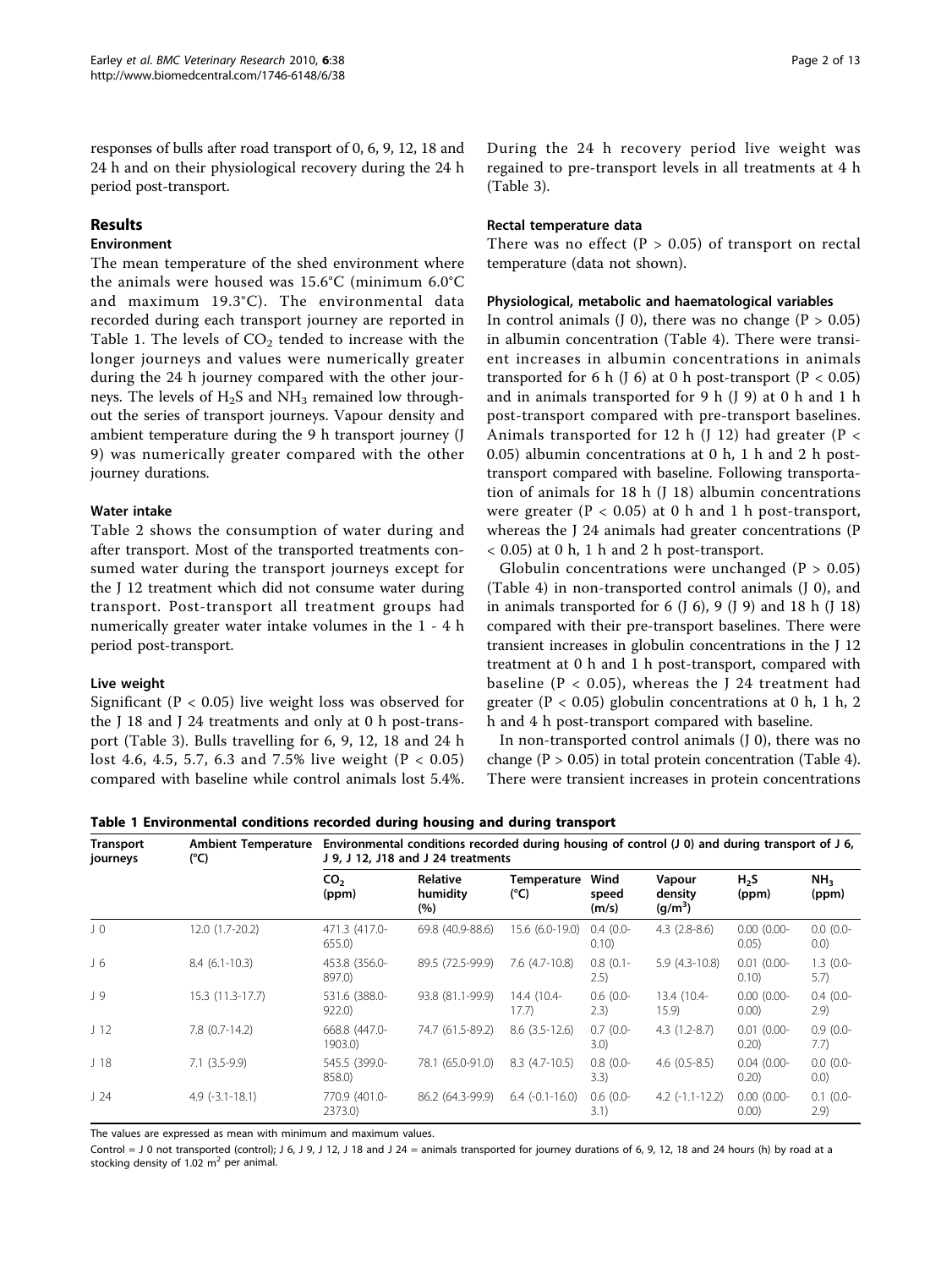| J duration<br>(hour(h)) | Water intake (litres) during transport | Distance travelled by road (km) | Post-transport<br>(water intake (litres)) |                   |                  |  |  |
|-------------------------|----------------------------------------|---------------------------------|-------------------------------------------|-------------------|------------------|--|--|
|                         |                                        |                                 | 0 - 4 h                                   | $5 - 12h$         | $13 - 24h$       |  |  |
| 0 h                     | 4.1                                    |                                 | 20.2 <sup>a</sup>                         | $4.5^{\circ}$     | 0.0 <sup>b</sup> |  |  |
| 6 h                     | 5.0                                    | 280                             | 8.0 <sup>a</sup>                          | 3.5 <sup>b</sup>  | 0.5 <sup>b</sup> |  |  |
| 9h                      | 5.0                                    | 435                             | $11.5^{\circ}$                            | $1.5^{b}$         | 6.0 <sup>b</sup> |  |  |
| 12 h                    | 0.0                                    | 582                             | $8.5^{\text{a}}$                          | $6.5^{ab}$        | 4.0 <sup>b</sup> |  |  |
| 18h                     | 1.8                                    | 902                             | $5.5^{\text{a}}$                          | 7.0 <sup>ab</sup> | 3.0 <sup>b</sup> |  |  |
| 24 h                    | 3.9                                    | 1192                            | $9.0^{\circ}$                             | 7.0 <sup>ab</sup> | 1.0 <sup>c</sup> |  |  |

<span id="page-2-0"></span>Table 2 Water consumption (litres) per animal (n = 12 animals per treatment) during and after different transport journey (J) durations

Control = J 0 not transported (control); J 6, J 9, J 12, J 18 and J 24 = animals transported for journey durations of 6, 9, 12, 18 and 24 hours by road at a stocking density of 1.02  $m^2$  per animal.

 $a, b$ , within row means not having a common superscript differ significantly (P < 0.05).

for the 6 h  $($ J 6 $)$  and 9 h  $($ J 9 $)$  treatments at 0 h and 1 h post-transport compared with their pre-transport baselines  $(P < 0.05)$ . Animals transported for 12 h  $(J 12)$  had greater (P < 0.05) total protein concentrations at 0 h, 1 h and 2 h post-transport compared with baseline. Following transportation of animals for 18 h (J 18) total protein concentrations were greater ( $P < 0.05$ ) at 0 h and 1 h posttransport compared with pre-transport values whereas protein concentrations were greater for the 24 h (J 24) treatment at 0 h, 1 h, 2 h, 4 h and 8 h ( $P < 0.05$ ) posttransport compared with baseline.

In the non-transported controls  $($  $]$  0 $)$ ,  $]$  18 and  $]$  24 treatments, urea concentrations were greater ( $P < 0.05$ ) than baseline at 0 h to 12 h and were not different ( $P >$ 0.05) at 24 h (Table [5\)](#page-3-0). Animals transported for 6 h (J 6) had greater ( $P < 0.05$ ) urea concentrations at 0 h to 12 h post-transport while the J 9 treatment had greater  $(P < 0.05)$  urea concentrations at 0 h, 1 h and 2 h posttransport compared with pre-transport baselines. Animals transported for 12 h (J 12) had greater  $(P < 0.05)$ urea concentrations at 0 h to 8 h post-transport compared with baseline.

 $βHB$  concentrations were greater (P < 0.05) at 6 h to 24 h following the end of the 24 h experimental period in non-transported control animals (J 0), when

compared with baseline concentrations (Table [5\)](#page-3-0). Animals transported for 6 h (J 6) and 9 h (J 9) had greater (P < 0.05)  $\beta$ HB concentrations than baseline at 2 h to 24 h post-transport, whereas, animals transported for 12 h (J 12) had greater (P < 0.05)  $\beta$ HB concentrations than baseline at 4 h to 24 h post-transport. Following transportation of animals for 18 h  $($  J 18)  $\beta$ HB concentrations were greater ( $P < 0.05$ ) than baseline at 6 h to 24 h and animals transported for 24 h had greater (P < 0.05)  $\beta$ HB concentrations than baseline at 8 h, 12 h and 24 h post-transport compared with baseline.

CK activities were greater ( $P < 0.05$ ) than baseline in non-transported control animals (J 0) at 0 h to 8 h post the 24 h experimental rest period (Table [5\)](#page-3-0). Post-transport, CK activities were greater ( $P < 0.05$ ) than baseline for the J 6 treatment at 4 h to 12 h, for the J 9 treatment at 1 h post-transport and for the J 12 treatment at 2 h to 8 h post-transport. Animals transported for 18 h (J 18) had greater ( $P < 0.05$ ) CK activities than baseline at 2 h to 12 h post-transport whereas levels were greater  $(P < 0.05)$  for the 24 h treatment at 0 h to 12 h posttransport compared with baseline.

Haptoglobin concentrations were greater ( $P < 0.05$ ) than baseline in non-transported control animals at 24 h following the end of the experimental 24 h rest

Table 3 Mean live weight (kg)  $\pm$  s.d. in control and transported bulls (n = 12 animals per treatment) for the respective journey (J) times pre- and post-transport

|                 | Pre-transport      |                          |                          | Post-transport                 |                       |                                |  |  |  |  |  |
|-----------------|--------------------|--------------------------|--------------------------|--------------------------------|-----------------------|--------------------------------|--|--|--|--|--|
| Journey<br>(J)  | -24 h              | -0.25 h                  | 0 h                      | 4 h                            | 12 <sub>h</sub>       | 24 h                           |  |  |  |  |  |
| $J_{0}$         | $370.5 \pm 49.8$   | $373.2 + 48.5$           | $352.8 \pm 45.8$         | $360.1 \pm 48.4$               | $366.8 \pm 48.9$      | $356.9 \pm 46.5$               |  |  |  |  |  |
| $J_6$           | $370.8 \pm 32.6$   | $367.1 \pm 31.8$         | $349.8 \pm 29.6$         | $362.2 \pm 30.1$               | $363.2 \pm 32.6$      | $362.2 \pm 33.4$               |  |  |  |  |  |
| J 9             | $369.3 \pm 50.1$   | $362.4 \pm 50.9$         | $346.2 + 48.2$           | $359.2 + 48.0$                 | $355.2 + 48.9$        | $361.2 \pm 50.0$               |  |  |  |  |  |
| J <sub>12</sub> | $367.7 \pm 26.2$   | $367.0 \pm 26.6$         | $346.1 + 26.1$           | $360.8 \pm 27.1$               | $359.7 \pm 27.1$      | $365.8 \pm 27.5$               |  |  |  |  |  |
| J <sub>18</sub> | $365.2 \pm 27.0^a$ | $363.8 \pm 26.3^{\circ}$ | $339.5 \pm 22.7^{\rm b}$ | $345.6 \pm 24.0$ <sup>ab</sup> | $350.1 \pm 24.9^{ab}$ | $349.3 \pm 25.8$ <sup>ab</sup> |  |  |  |  |  |
| J24             | $362.8 + 21.1a$    | $359.7 + 20.7a$          | $332.6 \pm 19.6^b$       | $346.4 \pm 19.5$ <sup>ab</sup> | $354.7 \pm 22.2^{ab}$ | $352.7 + 21.2^{ab}$            |  |  |  |  |  |

Control = J 0 not transported; animals transported for journey (J) durations of 6, 9, 12, 18 and 24 hours (h) by road at a stocking density of 1.02 m<sup>2</sup> per animal.<sup>a,</sup>  $\delta$ within a row, means differ from pre-transport baseline (-0.25 h pre-transport) at P < 0.05.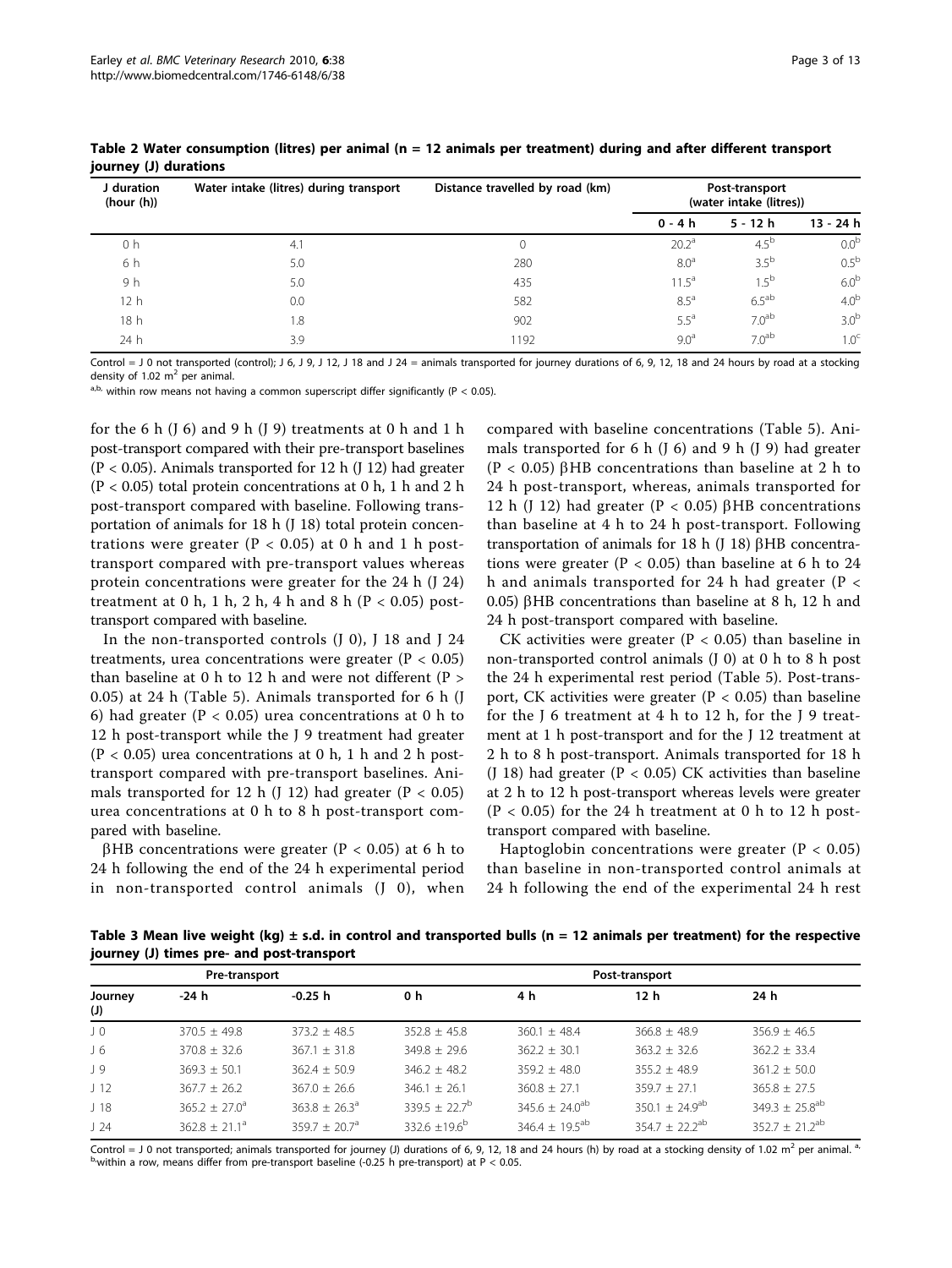| <b>Transport</b>    | $-0.25$ h pre      | 0 h post          | 1 h post           | 2 h post           | 4 h post             |                    | 6 h post 8 h post    | 12 h post          | 24 h post          | SE <sup>1</sup> | Effect of time <sup>2</sup> |
|---------------------|--------------------|-------------------|--------------------|--------------------|----------------------|--------------------|----------------------|--------------------|--------------------|-----------------|-----------------------------|
| Albumin (g/L)       |                    |                   |                    |                    |                      |                    |                      |                    |                    |                 |                             |
| JO                  | 26.4               | 27.1              | 27.3               | 26.8               | 27.3                 | 27.3               | 27.1                 | 27.6               | 26.9               | 0.57            | $P = 0.95$                  |
| $J_6$               | $27.7^{\circ}$     | $29.6^{b}$        | $29.4^{ab}$        | $29.2^{ab}$        | 29.1 <sup>ab</sup>   | $28.5^{ab}$        | 27.6 <sup>ab</sup>   | 27.8 <sup>ab</sup> | $27.5^{ab}$        | 0.64            | $P = 0.10$                  |
| J 9                 | $27.1^a$           | $29.3^{b}$        | 29.11 <sup>b</sup> | 28.4ab             | 27.7 <sup>ab</sup>   | 27.6 <sup>ab</sup> | 27.7 <sup>ab</sup>   | $27.5^{ab}$        | 27.6 <sup>ab</sup> | 0.68            | $P = 0.28$                  |
| J <sub>12</sub>     | $27.8^{\circ}$     | $29.8^{b}$        | 30.0 <sup>b</sup>  | $29.5^{b}$         | $28.8^{ab}$          | $28.3^{ab}$        | $28.6^{ab}$          | $28.3^{ab}$        | $28.5^{ab}$        | 0.43            | $P = 0.01$                  |
| J <sub>18</sub>     | $27.3^{\circ}$     | 29.7 <sup>b</sup> | 29.3 <sup>b</sup>  | 28.7 <sup>ab</sup> | $28.9$ <sup>ab</sup> | 28.7 <sup>ab</sup> | $28.5$ <sup>ab</sup> | 28.3 <sup>ab</sup> | $27.4^{ab}$        | 0.58            | $P = 0.08$                  |
| J24                 | $27.8^{b}$         | 29.7 <sup>b</sup> | $29.9^{b}$         | 30.2 <sup>b</sup>  | 28.9 <sup>ab</sup>   | $28.8^{ab}$        | 28.9 <sup>ab</sup>   | $28.4^{ab}$        | 28.3 <sup>ab</sup> | 0.61            | $P = 0.10$                  |
| Globulin (g/L)      |                    |                   |                    |                    |                      |                    |                      |                    |                    |                 |                             |
| JO                  | 40.0               | 41.4              | 40.2               | 40.6               | 40.6                 | 41.0               | 40.0                 | 41.6               | 41.3               | 0.86            | $P = 0.85$                  |
| J6                  | 39.2               | 41.1              | 41.0               | 39.9               | 39.0                 | 38.6               | 38.8                 | 38.4               | 37.8               | 0.93            | $P = 0.18$                  |
| J 9                 | 40.3               | 43.2              | 42.6               | 41.9               | 40.3                 | 39.7               | 40.1                 | 40.7               | 41.0               | 1.43            | $P = 0.68$                  |
| J <sub>12</sub>     | 37.6 <sup>a</sup>  | $41.3^{b}$        | $41.0^{b}$         | 40.1 <sup>ab</sup> | 39.0 <sup>ab</sup>   | 38.7 <sup>ab</sup> | 38.9 <sup>ab</sup>   | 38.9 <sup>ab</sup> | 39.4 <sup>ab</sup> | 0.98            | $P = 0.19$                  |
| J <sub>18</sub>     | 39.9               | 43.4              | 42.6               | 42.6               | 42.2                 | 41.5               | 41.6                 | 41.8               | 40.7               | 1.79            | $P = 0.95$                  |
| J24                 | $39.3^{\circ}$     | $43.1^{b}$        | $43.1^{b}$         | $43.2^{b}$         | $41.7^{b}$           | $40.5^{ab}$        | $41.1^{ab}$          | 40.9 <sup>ab</sup> | 40.7 <sup>ab</sup> | 0.81            | $P = 0.01$                  |
| Total protein (g/L) |                    |                   |                    |                    |                      |                    |                      |                    |                    |                 |                             |
| JO                  | 66.4               | 68.5              | 67.5               | 67.5               | 67.9                 | 68.4               | 67.1                 | 69.1               | 68.2               | 1.07            | $P = 0.79$                  |
| J6                  | 66.9 <sup>a</sup>  | 70.6 <sup>b</sup> | 70.4 <sup>b</sup>  | $69.2^{ab}$        | $68.3^{ab}$          | $67.1^{ab}$        | $66.4^{ab}$          | $66.2^{ab}$        | $65.3^{ab}$        | 0.88            | $P = 0.0001$                |
| J 9                 | $67.4^{\circ}$     | $72.5^{\rm b}$    | 71.7 <sup>b</sup>  | 70.3 <sup>ab</sup> | 67.9 <sup>ab</sup>   | $67.3^{ab}$        | 67.8 <sup>ab</sup>   | $68.2^{ab}$        | 68.6 <sup>ab</sup> | 1.18            | $P = 0.01$                  |
| J <sub>12</sub>     | 65.4 <sup>a</sup>  | 71.1 <sup>b</sup> | 70.9 <sup>b</sup>  | $69.5^{b}$         | 67.7 <sup>ab</sup>   | 67.0 <sup>ab</sup> | $67.4^{ab}$          | $67.2^{ab}$        | $67.8^{ab}$        | 1.00            | $P = 0.001$                 |
| J <sub>18</sub>     | 67.14 <sup>a</sup> | 73.0 <sup>b</sup> | $71.9^{b}$         | 71.4 <sup>ab</sup> | 71.0 <sup>ab</sup>   | 70.2 <sup>ab</sup> | 70.1 <sup>ab</sup>   | 70.1 <sup>ab</sup> | $68.2^{ab}$        | 1.61            | $P = 0.27$                  |
| J24                 | $67.1^a$           | $72.8^{b}$        | 73.0 <sup>b</sup>  | $73.4^{b}$         | $70.6^{b}$           | 69.3 <sup>ab</sup> | 70.0 <sup>b</sup>    | 69.3 <sup>ab</sup> | 69.0 <sup>ab</sup> | 0.93            | $P = 0.0001$                |

<span id="page-3-0"></span>Table 4 Treatment means (n = 12 animals per treatment) with  $SE<sup>1</sup>$  for plasma albumin, globulin and total protein pre (-0.25 h) and post-transport (0, 1, 2, 4, 6, 8, 12 and 24 h)

| <b>Transport</b>    | -0.25 h pre 0 h post 1 h post 2 h post 4 h post 6 h post 8 h post 12 h post |                       |                     |                     |                    |                     |                         |                       | 24 h post           | SE <sup>1</sup> | Effect of time <sup>2</sup> |
|---------------------|-----------------------------------------------------------------------------|-----------------------|---------------------|---------------------|--------------------|---------------------|-------------------------|-----------------------|---------------------|-----------------|-----------------------------|
| Urea (mmol/L)       |                                                                             |                       |                     |                     |                    |                     |                         |                       |                     |                 |                             |
| J <sub>0</sub>      | 2.3 <sup>a</sup>                                                            | 4.1 <sup>b</sup>      | 4.1 <sup>b</sup>    | 4.3 <sup>b</sup>    | 4.6 <sup>b</sup>   | $4.6^{\rm b}$       | 4.3 <sup>b</sup>        | 3.5 <sup>b</sup>      | 2.9 <sup>ab</sup>   | 0.29            | $P = 0.001$                 |
| J6                  | 2.4 <sup>a</sup>                                                            | 2.9 <sup>b</sup>      | 3.0 <sup>b</sup>    | 3.2 <sup>b</sup>    | 3.7 <sup>b</sup>   | $4.2^b$             | $4.5^{\rm b}$           | $4.4^{\mathrm{b}}$    | 3.6 <sup>ab</sup>   | 0.14            | $P = 0.001$                 |
| J 9                 | 3.2 <sup>a</sup>                                                            | 3.5 <sup>b</sup>      | 3.6 <sup>b</sup>    | 3.9 <sup>b</sup>    | 4.1 <sup>ab</sup>  | $4.4^{ab}$          | 4.3 <sup>ab</sup>       | 3.7 <sup>ab</sup>     | 2.9 <sup>ab</sup>   | 0.25            | $P = 0.001$                 |
| J <sub>12</sub>     | 3.3 <sup>a</sup>                                                            | 4.1 <sup>b</sup>      | 4.3 <sup>b</sup>    | $4.5^{\rm b}$       | 4.8 <sup>b</sup>   | 4.7 <sup>b</sup>    | $4.2^b$                 | 3.5 <sup>ab</sup>     | 2.6 <sup>ab</sup>   | 0.19            | $P = 0.001$                 |
| J <sub>18</sub>     | 2.2 <sup>a</sup>                                                            | 4.3 <sup>b</sup>      | $4.5^{\rm b}$       | $4.6^{\rm b}$       | 4.8 <sup>b</sup>   | 4.5 <sup>b</sup>    | 4.0 <sup>b</sup>        | 3.2 <sup>b</sup>      | 2.3 <sup>ab</sup>   | 0.17            | $P = 0.001$                 |
| J24                 | 2.4 <sup>a</sup>                                                            | 5.4 <sup>b</sup>      | $5.4^b$             | 5.5 <sup>b</sup>    | 5.7 <sup>b</sup>   | 5.7 <sup>b</sup>    | $5.4^b$                 | 4.3 <sup>b</sup>      | 2.8 <sup>ab</sup>   | 0.27            | $P = 0.001$                 |
| $\beta$ HB (mmol/L) |                                                                             |                       |                     |                     |                    |                     |                         |                       |                     |                 |                             |
| JO                  | $0.18^{a}$                                                                  | $0.22^{ab}$           | 0.20 <sup>ab</sup>  | $0.19^{ab}$         | $0.25^{ab}$        | 0.29 <sup>b</sup>   | $0.36^{b}$              | $0.28^{b}$            | 0.29 <sup>b</sup>   | 0.03            | $P = 0.001$                 |
| J6                  | 0.17 <sup>a</sup>                                                           | $0.16^{ab}$           | $0.17^{ab}$         | 0.22 <sup>b</sup>   | $0.25^{b}$         | 0.25                | 0.25 <sup>b</sup>       | $0.24^{b}$            | $0.26^{b}$          | 0.01            | $P = 0.001$                 |
| J 9                 | $0.18^{a}$                                                                  | $0.16^{ab}$           | $0.19^{ab}$         | 0.25 <sup>b</sup>   | 0.31 <sup>b</sup>  | 0.32 <sup>b</sup>   | 0.30 <sup>b</sup>       | 0.28 <sup>b</sup>     | 0.30 <sup>b</sup>   | 0.02            | $P = 0.001$                 |
| J <sub>12</sub>     | 0.20 <sup>a</sup>                                                           | $0.16^{ab}$           | $0.17^{ab}$         | $0.23^{ab}$         | $0.28^{b}$         | 0.30 <sup>b</sup>   | 0.29 <sup>b</sup>       | $0.25^{b}$            | $0.32^{b}$          | 0.15            | $P = 0.001$                 |
| J <sub>18</sub>     | $0.18^{b}$                                                                  | 0.20 <sup>ab</sup>    | $0.14^{ab}$         | 0.18 <sup>ab</sup>  | $0.20^{ab}$        | 0.28 <sup>b</sup>   | 0.27 <sup>b</sup>       | 0.28 <sup>b</sup>     | 0.31 <sup>b</sup>   | 0.02            | $P = 0.001$                 |
| J24                 | 0.20 <sup>a</sup>                                                           | 0.18 <sup>ab</sup>    | $0.14^{ab}$         | 0.17 <sup>ab</sup>  | 0.22 <sup>ab</sup> | 0.27 <sup>ab</sup>  | 0.36 <sup>b</sup>       | 0.39 <sup>b</sup>     | $0.34^{b}$          | 0.20            | $P = 0.001$                 |
| <b>CK (U/L)</b>     |                                                                             |                       |                     |                     |                    |                     |                         |                       |                     |                 |                             |
| J <sub>0</sub>      | $159.6^a$                                                                   | 437.1 <sup>b</sup>    | $511.4^b$           | $551.4^b$           | 552.4 <sup>b</sup> | 524.8 <sup>b</sup>  | $483.6^{b}$             | $430.4^{\mathrm{ab}}$ | 381.0 <sup>ab</sup> | 60.3            | $P = 0.86$                  |
| J6                  | 160.6 <sup>a</sup>                                                          | 377.9ab               | 443.9 <sup>ab</sup> | $521.1^{ab}$        | $627.0^{b}$        | 691.4 <sup>b</sup>  | $605.6$ $^{\mathrm{b}}$ | 487.42 <sup>b</sup>   | 427.2 <sup>ab</sup> | 69.5            | $P = 0.44$                  |
| J 9                 | 242.2 <sup>a</sup>                                                          | $428.3^{\text{ab}}$   | $522.7^{b}$         | 469.7 <sup>ab</sup> | $511.1^{ab}$       | 469.0 <sup>ab</sup> | $357.4^{ab}$            | $364.5^{ab}$          | 319.6 <sup>ab</sup> | 286.0           | $P = 0.53$                  |
| J <sub>12</sub>     | 187.7 <sup>a</sup>                                                          | $368.5$ <sup>ab</sup> | $398.2^{ab}$        | $548.3^{b}$         | $545.0^{b}$        | 497.3 <sup>b</sup>  | 494.8 <sup>b</sup>      | 431.7 <sup>b</sup>    | $404.6^{ab}$        | 77.5            | $P = 0.04$                  |
| J <sub>18</sub>     | $159.6^a$                                                                   | 472.9 <sup>ab</sup>   | 497.1 <sup>ab</sup> | $467.1^{b}$         | $445.3^{b}$        | 477.9 <sup>b</sup>  | $475.7^{b}$             | $437.5^{b}$           | 393.4 <sup>ab</sup> | 124.0           | $P = 0.17$                  |
| J24                 | 162.3 <sup>a</sup>                                                          | 496.20 <sup>b</sup>   | 545.7 <sup>b</sup>  | 598.6 <sup>b</sup>  | 598.7 <sup>b</sup> | $600.0^{b}$         | 631.6 <sup>b</sup>      | $552.0^{b}$           | 340.3 <sup>ab</sup> | 92.8            | $P = 0.02$                  |

Table 5 Treatment means (n = 12 animals per treatment) with SE<sup>1</sup> for plasma urea,  $\beta$ HB and creatine kinase activity pre (-0.25 h) and post-transport (0, 1, 2, 4, 6, 8, 12 and 24 h)

Control = J 0 not transported; animals transported for journey (J) durations of 6, 9, 12, 18 and 24 hours (h) by road at a stocking density of 1.02 m<sup>2</sup> per animal. Standard error (SE). <sup>2</sup> Effect of time (exact P value).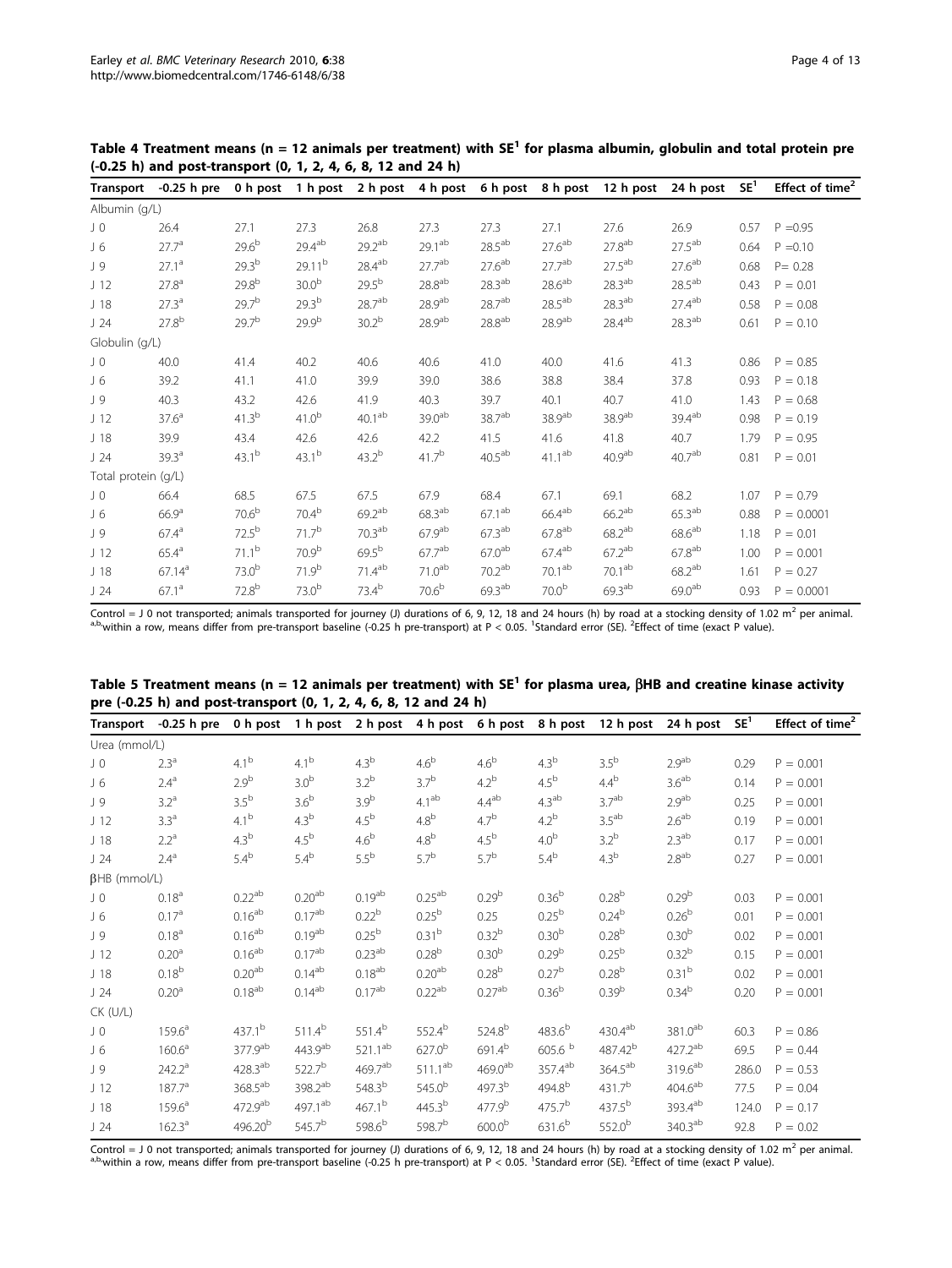| <b>Transport</b> | $-0.25$ h pre                        | 0 h post           | 1 h post             | 2 h post           |                      | 4 h post 6 h post 8 h post |                    | 12 h post          | 24 h post          | SE <sup>1</sup> | Effect of time <sup>2</sup> |
|------------------|--------------------------------------|--------------------|----------------------|--------------------|----------------------|----------------------------|--------------------|--------------------|--------------------|-----------------|-----------------------------|
|                  | Haptoglobin (Hgb binding capacity/L) |                    |                      |                    |                      |                            |                    |                    |                    |                 |                             |
| JO               | 0.16 <sup>a</sup>                    | $0.34^{ab}$        | $0.34$ <sup>ab</sup> | $0.32^{ab}$        | $0.34^{ab}$          | $0.32^{ab}$                | 0.33 <sup>ab</sup> | 0.36 <sup>ab</sup> | 0.60 <sup>b</sup>  | 0.09            | $P = 0.19$                  |
| J6               | 0.10                                 | 0.08               | 0.09                 | 0.10               | 0.12                 | 0.11                       | 0.09               | 0.11               | 0.16               | 0.01            | $P = 0.0002$                |
| J 9              | 0.15                                 | 0.16               | 0.16                 | 0.15               | 0.15                 | 0.18                       | 0.19               | 0.22               | 0.29               | 0.08            | $P = 0.96$                  |
| J <sub>12</sub>  | $0.10^a$                             | $0.14^{ab}$        | $0.17^{b}$           | $0.14^{ab}$        | $0.13^{ab}$          | $0.13^{ab}$                | $0.14^{ab}$        | $0.17^{b}$         | 0.23 <sup>b</sup>  | 0.02            | $P = 0.013$                 |
| J <sub>18</sub>  | 0.09 <sup>a</sup>                    | 0.16 <sup>ab</sup> | $0.15^{ab}$          | 0.13 <sup>ab</sup> | $0.14^{ab}$          | $0.14^{ab}$                | $0.14^{ab}$        | $0.14^{ab}$        | 0.26 <sup>b</sup>  | 0.03            | $P = 0.03$                  |
| J24              | 0.05 <sup>a</sup>                    | $0.12^{ab}$        | $0.13^{ab}$          | $0.12^{ab}$        | $0.11^{ab}$          | $0.14^{b}$                 | $0.24^{b}$         | 0.25 <sup>b</sup>  | 0.41 <sup>b</sup>  | 0.03            | $P = 0.0001$                |
| Glucose (mmol/L) |                                      |                    |                      |                    |                      |                            |                    |                    |                    |                 |                             |
| JO               | 4.7 <sup>a</sup>                     | 4.1 <sup>b</sup>   | 4.3 <sup>ab</sup>    | 4.3 <sup>ab</sup>  | 3.8 <sup>b</sup>     | 4.0 <sup>b</sup>           | 4.0 <sup>b</sup>   | 4.1 <sup>b</sup>   | $4.4^{ab}$         | 0.14            | $P = 0.002$                 |
| J6               | 4.7 <sup>a</sup>                     | 4.9 <sup>ab</sup>  | $5.4^b$              | $5.4^b$            | 4.9 <sup>ab</sup>    | 4.9 <sup>ab</sup>          | 4.9 <sup>ab</sup>  | 4.9 <sup>ab</sup>  | 4.2 <sup>ab</sup>  | 0.22            | $P = 0.01$                  |
| J 9              | $4.4^{\circ}$                        | 5.7 <sup>b</sup>   | $5.5^{\rm b}$        | $5.2^b$            | 4.7 <sup>ab</sup>    | 4.6 <sup>ab</sup>          | $4.4^{ab}$         | 4.3 <sup>ab</sup>  | 4.3 <sup>ab</sup>  | 0.15            | $P = 0.0001$                |
| J <sub>12</sub>  | 4.8 <sup>a</sup>                     | 6.3 <sup>b</sup>   | 6.0 <sup>b</sup>     | $5.5^{\rm b}$      | 5.3 <sup>ab</sup>    | 4.9 <sup>ab</sup>          | $4.8^{\rm ab}$     | 4.6 <sup>ab</sup>  | 4.7 <sup>ab</sup>  | 0.20            | $P = 0.0001$                |
| J <sub>18</sub>  | 4.7 <sup>a</sup>                     | 5.7 <sup>b</sup>   | 5.9 <sup>b</sup>     | 5.1 <sup>ab</sup>  | 4.7 <sup>ab</sup>    | 4.5 <sup>ab</sup>          | 4.5 <sup>ab</sup>  | 4.2 <sup>ab</sup>  | $4.4^{ab}$         | 0.22            | $P = 0.0001$                |
| J24              | 4.3 <sup>a</sup>                     | 5.8 <sup>b</sup>   | $5.4^{\rm b}$        | $5.1^{\rm b}$      | $4.8^{\rm ab}$       | 4.6 <sup>ab</sup>          | 4.2 <sup>ab</sup>  | 4.1 <sup>ab</sup>  | 4.2 <sup>ab</sup>  | 0.19            | $P = 0.0001$                |
| NEFA (µmol/L)    |                                      |                    |                      |                    |                      |                            |                    |                    |                    |                 |                             |
| JO               | $0.25^{\circ}$                       | 0.88 <sup>b</sup>  | 0.69 <sup>b</sup>    | $0.42^{b}$         | $0.34$ <sup>ab</sup> | $0.32^{ab}$                | 0.29 <sup>ab</sup> | 0.22 <sup>ab</sup> | 0.56 <sup>b</sup>  | 0.05            | $P = 0.0001$                |
| $J_6$            | 0.26 <sup>a</sup>                    | 0.35 <sup>ab</sup> | $0.19^{ab}$          | 0.14 <sup>ab</sup> | $0.15^{ab}$          | $0.18^{ab}$                | 0.25 <sup>ab</sup> | $0.42^{b}$         | 0.23 <sup>ab</sup> | 0.04            | $P = 0.0001$                |
| J 9              | 0.24 <sup>a</sup>                    | $0.32^{ab}$        | $0.12^{b}$           | 0.09 <sup>b</sup>  | $0.10^{b}$           | 0.13 <sup>b</sup>          | $0.15^{ab}$        | 0.22 <sup>ab</sup> | 0.22 <sup>ab</sup> | 0.03            | $P = 0.0001$                |
| J <sub>12</sub>  | 0.28 <sup>a</sup>                    | 0.32 <sup>ab</sup> | $0.12^{b}$           | 0.11 <sup>b</sup>  | $0.12^{b}$           | $0.15^{b}$                 | 0.21 <sup>ab</sup> | 0.21 <sup>ab</sup> | 0.35 <sup>ab</sup> | 0.03            | $P = 0.0001$                |
| J <sub>18</sub>  | 0.19 <sup>a</sup>                    | 0.40 <sup>b</sup>  | $0.17^{ab}$          | $0.16^{ab}$        | $0.23^{\sf ab}$      | 0.30 <sup>ab</sup>         | $0.25^{ab}$        | 0.30 <sup>ab</sup> | 0.55 <sup>b</sup>  | 0.06            | $P = 0.0001$                |
| J24              | 0.27 <sup>a</sup>                    | $0.44^{b}$         | 0.40 <sup>b</sup>    | $0.25^{ab}$        | $0.22^{ab}$          | 0.22 <sup>ab</sup>         | $0.15^{ab}$        | $0.13^{ab}$        | 0.48 <sup>b</sup>  | 0.04            | $P = 0.0001$                |

Table 6 Treatment means (n = 12 animals per treatment) with  $SE<sup>1</sup>$  for plasma haptoglobin, glucose and NEFA pre (-0.25 h) and post-transport (0, 1, 2, 4, 6, 8, 12 and 24 h)

period (Table 6), and were unchanged in animals transported for 6 (J 6) and 9 h (J 9). There were transient increases ( $P < 0.05$ ) in haptoglobin concentrations for the J 12 treatment at 1 h, 12 and 24 h post-transport, for the J 18 treatment at 24 h post-transport and for the J 24 treatment at 6 to 24 h post-transport compared with baseline.

In non-transported control animals (J 0), glucose concentrations were lower ( $P < 0.05$ ) than baseline at 0 h, 4 h, 6 h, 8 h and 12 h relative to the end of the initial 24 h experimental period (Table 6). There were transient increases in glucose concentrations for the J 6 treatment at 1 h and 2 h post-transport, for the J 9, J 12 and J 24 treatments 0 h, 1 h and 2 h post-transport compared with baseline, whereas the J 18 treatment had greater glucose concentrations ( $P < 0.05$ ) at 0 h and 1 h post-transport.

NEFA concentrations were greater in non-transported control animals (J 0) at 0 h, 1 h, 2, h and 24 h compared with baseline (Table 6). There were transient increases  $(P < 0.05)$  in NEFA concentrations for the J 6 treatment at 12 h post-transport whereas the J 9 and J 12 treatments had lower ( $P < 0.05$ ) NEFA concentrations at 1 h to 6 h post-transport. Following transportation of animals for 18 h (J 18), NEFA concentrations were greater  $(P < 0.05)$  at 0 h and 24 h whereas animals transported for 24 h had greater concentrations than baseline at 0 h, 1 h and 24 h post-transport.

WBC numbers were greater ( $P < 0.05$ ) than baseline at 4 h to 24 h (Table [7](#page-5-0)) in non-transported control animals (J 0). There were transient increases in WBC number for the J 6 treatment at 0 h to 24 h post-transport and for the J 9 and J 18 treatments at 0 h to 12 h post-transport, while the J 12 and J 24 treatments had greater (P < 0.05) WBC number at 0 h to 24 h post-transport.

The N:L ratio was greater ( $P < 0.05$ ) than baseline at 12 h (Table [7](#page-5-0)) in non-transported control animals (J 0). There were transient increases ( $P < 0.05$ ) in N:L ratios for the J 6 treatment at 0 h to 4 h post-transport; the J 9 treatment at 0 h to 8 h post-transport; the J 12 treatment at 0 h to 2 h and 8 and 12 h post-transport; the J 18 treatment at 1 h to 4 h, and 8 h and 12 h posttransport and the J 24 treatment at 0 h, 2 h, 4 h and 12 h post-transport.

In non-transported control animals, lymphocyte percentage was lower ( $P < 0.05$ ) and neutrophil percentage was greater ( $P < 0.05$ ) than baseline at 6 h to 24 h following the end of the 24 h experimental period (Table [8\)](#page-5-0). Animals transported for 6 (J 6), 9 (J 9), 12 (J 12), 18 (J 18) and 24 h (J 24) had lower (P < 0.05) lymphocyte percentage and greater ( $P < 0.05$ ) neutrophil percentage than baseline at 0 h to 24 h post-transport.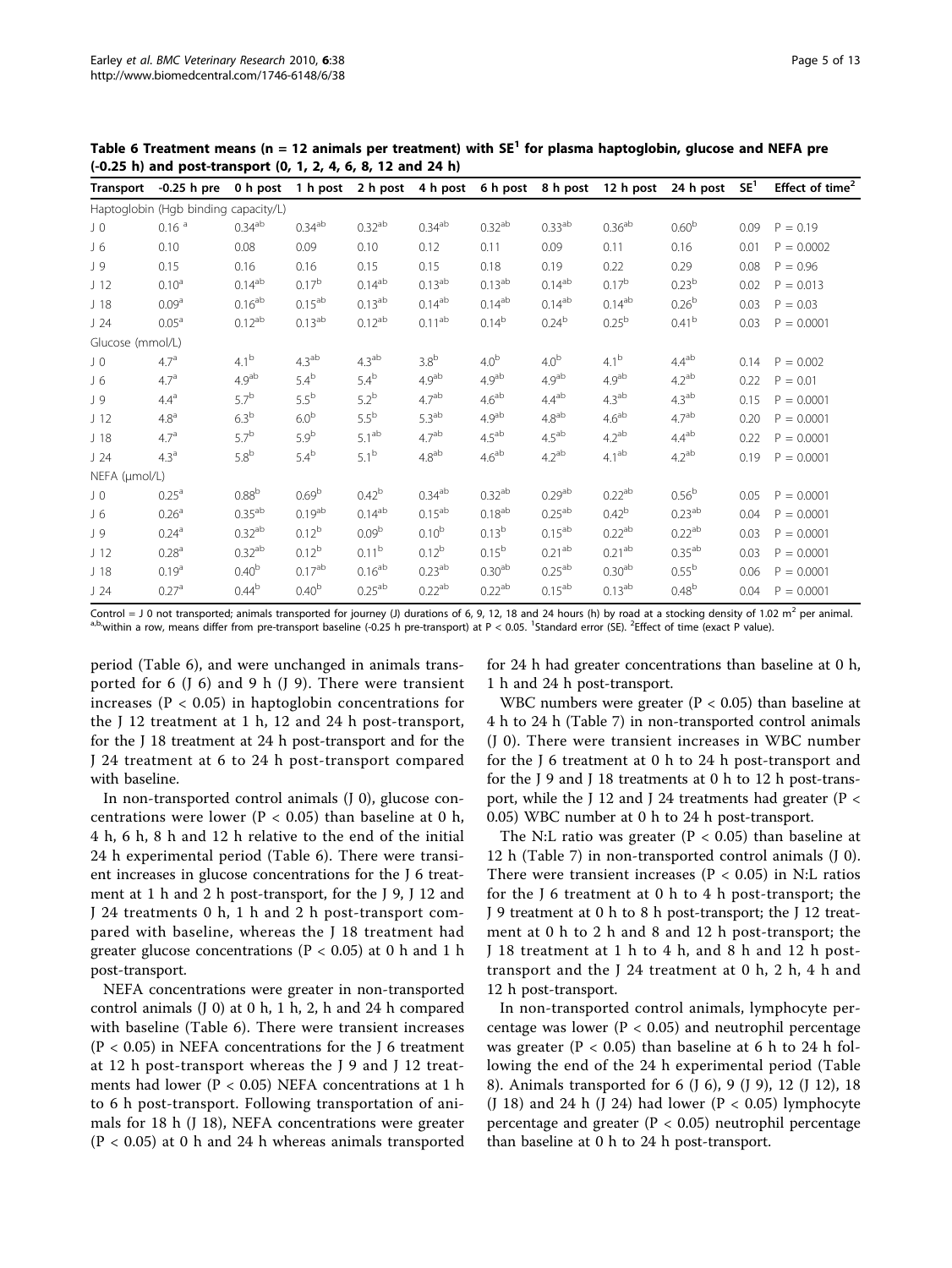<span id="page-5-0"></span>

| <b>Transport</b>                    | $-0.25$ h pre       | 0 h post           | 1 h post           |                    |                   | 2 h post 4 h post 6 h post | 8 h post          | 12 h post            | 24 h post            | SE <sup>1</sup> | Effect of time <sup>2</sup> |
|-------------------------------------|---------------------|--------------------|--------------------|--------------------|-------------------|----------------------------|-------------------|----------------------|----------------------|-----------------|-----------------------------|
| WBC ( $\times$ 10 <sup>3</sup> /µL) |                     |                    |                    |                    |                   |                            |                   |                      |                      |                 |                             |
| JO                                  | $9.2^{\circ}$       | 9.1 <sup>ab</sup>  | 8.9 <sup>ab</sup>  | 9.8 <sup>ab</sup>  | $11.5^{b}$        | $11.3^{b}$                 | 11.9 <sup>b</sup> | $12.6^{b}$           | $12.2^{b}$           | 0.72            | $P = 0.0003$                |
| J 6                                 | 8.9 <sup>a</sup>    | $14.7^{b}$         | $15.2^{b}$         | $15.1^{b}$         | $14.4^{b}$        | $14.5^{b}$                 | $14.2^{b}$        | $13.5^{b}$           | $11.8^{b}$           | 0.07            | $P = 0.001$                 |
| J 9                                 | 9.7 <sup>a</sup>    | $15.3^{b}$         | $15.7^{b}$         | $15.5^{b}$         | $15.2^{b}$        | $15.1^{b}$                 | $15.1^{b}$        | $13.8^{b}$           | $11.7^{ab}$          | 0.79            | $P = 0.0001$                |
| J <sub>12</sub>                     | $9.3^{\circ}$       | 12.7 <sup>ab</sup> | $13.2^{b}$         | $13.3^{b}$         | $13.2^{b}$        | $13.3^{b}$                 | $13.7^{b}$        | $12.5^{b}$           | $11.6^{b}$           | 0.76            | $P = 0.003$                 |
| J <sub>18</sub>                     | $10.4^{\circ}$      | $13.1^{b}$         | $13.1^{b}$         | $13.4^{b}$         | $13.1^{b}$        | $14.0^{b}$                 | $14.1^{b}$        | $13.9^{b}$           | 12.2 <sup>ab</sup>   | 0.65            | $P = 0.004$                 |
| J24                                 | $10.4^{\circ}$      | 11.9 <sup>b</sup>  | 12.7 <sup>b</sup>  | $12.2^{b}$         | $12.6^{b}$        | $13.3^{b}$                 | $14.1^{b}$        | $13.4^{b}$           | 14.0 <sup>b</sup>    | 0.99            | $P = 0.20$                  |
| N:L ratio                           |                     |                    |                    |                    |                   |                            |                   |                      |                      |                 |                             |
| J 0                                 | 0.35 <sup>a</sup>   | $0.28^{ab}$        | 0.32 <sup>ab</sup> | 0.40 <sup>ab</sup> | $0.51^{ab}$       | 0.68 <sup>ab</sup>         | $0.77^{ab}$       | $1.35^{b}$           | $0.57^{ab}$          | 0.09            | $P = 0.0001$                |
| $J_6$                               | 0.62 <sup>a</sup>   | 1.30 <sup>b</sup>  | 1.27 <sup>b</sup>  | $1.33^{b}$         | 1.37 <sup>b</sup> | 1.20 <sup>ab</sup>         | $1.15^{ab}$       | $0.78$ <sup>ab</sup> | $0.76$ <sup>ab</sup> | 0.05            | $P = 0.0001$                |
| J 9                                 | $0.44$ <sup>a</sup> | 1.65 <sup>b</sup>  | 1.63 <sup>b</sup>  | 1.53 <sup>b</sup>  | $1.13^{b}$        | 1.09 <sup>b</sup>          | 1.12 <sup>b</sup> | 0.97 <sup>ab</sup>   | $0.85^{ab}$          | 0.10            | $P = 0.0001$                |
| J <sub>12</sub>                     | 0.31 <sup>a</sup>   | 1.15 <sup>b</sup>  | $1.17^{b}$         | $1.12^{b}$         | $0.72^{ab}$       | 0.73 <sup>ab</sup>         | 0.99 <sup>b</sup> | 0.93 <sup>b</sup>    | 0.58 <sup>ab</sup>   | 0.08            | $P = 0.0001$                |
| J <sub>18</sub>                     | $0.44^{\circ}$      | $0.95^{ab}$        | 1.07 <sup>b</sup>  | 1.06 <sup>b</sup>  | 1.01 <sup>b</sup> | 0.92 <sup>ab</sup>         | 1.36 <sup>b</sup> | 1.05 <sup>b</sup>    | 0.68 <sup>ab</sup>   | 0.11            | $P = 0.0001$                |
| J24                                 | 0.43 <sup>a</sup>   | 0.99 <sup>b</sup>  | 0.81 <sup>ab</sup> | 1.08 <sup>b</sup>  | $1.10^{b}$        | 0.77 <sup>ab</sup>         | $0.83^{ab}$       | 0.92 <sup>b</sup>    | $0.84^{ab}$          | 0.14            | $P = 0.0001$                |

RBC numbers were lower ( $P < 0.05$ ) than baseline in non-transported control animals at 0 h to 24 h relative to the end of the first 24 h experimental period (Table [9\)](#page-6-0). There were no differences ( $P > 0.05$ ) in RBC numbers in the J 6, J 9, J 12, J 18 and J 24 treatments following transport compared with baseline values.

Haemoglobin (Hgb) concentrations were lower ( $P <$ 0.05) at 0 h to 24 h in non-transported control animals compared with baseline (Table [9](#page-6-0)). There were no differences ( $P > 0.05$ ) in Hgb concentrations for J 6, J 9, J 18 and J 24 treatment groups following transport while animals transported for 12 h had lower Hgb concentrations  $(P < 0.05)$  than baseline at 24 h post-transport.

Haematocrit % was lower ( $P < 0.05$ ) at 0 h to 24 h post-transport (Table [9\)](#page-6-0) compared with baseline in nontransported control animals. Animals transported for 6 h (J 6) and 12 h (J 12) had lower (P < 0.05) haematocrit % than baseline at 24 h post-transport. Post-transport there were no differences ( $P > 0.05$ ) in haematocrit % in J 9, J 18 and J 24 treatments compared with baseline values.

There was no difference ( $P > 0.05$ ) in mean corpuscular volume (MCV) and MCHC following transport (data not shown). Platelet numbers were lower ( $P < 0.05$ ) at 0 h (mean (s.d.) 424.3 (140.4)  $\times$  10<sup>3</sup>cells/µL) in nontransported control animals compared with 4 h (mean

Table 8 Treatment means (n = 12 animals per treatment) with  $SE^1$  for lymphocyte and neutrophil percentage (%) pre (-0.25 h) and post-transport (0, 1, 2, 4, 6, 8, 12 and 24 h)

| Transport       | $-0.25$ h pre     |                   |                   |                    |                   | 0 h post 1 h post 2 h post 4 h post 6 h post 8 h post |                   | 12 h post         | 24 h post         | SE <sup>1</sup> | Effect of time <sup>2</sup> |
|-----------------|-------------------|-------------------|-------------------|--------------------|-------------------|-------------------------------------------------------|-------------------|-------------------|-------------------|-----------------|-----------------------------|
| Lymphocyte (%)  |                   |                   |                   |                    |                   |                                                       |                   |                   |                   |                 |                             |
| J <sub>0</sub>  | $73.2^a$          | $77.8^{ab}$       | $74.5^{ab}$       | 71.9 <sup>ab</sup> | $68.3^{ab}$       | 62.0 <sup>b</sup>                                     | $58.3^{b}$        | $44.8^{b}$        | $63.8^{b}$        | 3.35            | $P = 0.0001$                |
| $J_6$           | $65.2^{\circ}$    | $43.6^{b}$        | $46.7^{b}$        | $43.1^{b}$         | $42.9^{b}$        | $46.3^{b}$                                            | $47.2^{b}$        | 56.0 <sup>b</sup> | $57.3^{b}$        | 2.49            | $P = 0.0001$                |
| J 9             | 65.9 <sup>a</sup> | 39.8 <sup>b</sup> | $41.4^{b}$        | $41.8^{b}$         | 47.7 b            | $48.4^{b}$                                            | $47.8^{b}$        | 52.0 <sup>b</sup> | $53.7^{b}$        | 3.02            | $P = 0.0001$                |
| J <sub>12</sub> | 74.6 <sup>a</sup> | $49.5^{b}$        | 46.5 <sup>b</sup> | 49.0 <sup>b</sup>  | $59.5^{b}$        | 60.0 <sup>b</sup>                                     | 51.0 <sup>b</sup> | $51.6^{b}$        | 63.6 <sup>b</sup> | 2.99            | $P = 0.0001$                |
| J <sub>18</sub> | $68.4^{a}$        | 52.8 <sup>b</sup> | 48.9b             | 50.3 <sup>b</sup>  | 50.8 <sup>b</sup> | $51.8^{b}$                                            | $43.5^{b}$        | 49.6 <sup>b</sup> | $59.8^{b}$        | 2.94            | $P = 0.0001$                |
| J24             | $69.4^{\circ}$    | $50.8^{b}$        | $56.6^{b}$        | $49.2^{b}$         | $47.2^{b}$        | $56.1^{b}$                                            | $53.8^{b}$        | $52.2^{b}$        | $56.3^{b}$        | 2.79            | $P = 0.0001$                |
| Neutrophil (%)  |                   |                   |                   |                    |                   |                                                       |                   |                   |                   |                 |                             |
| JO              | $24.1^a$          | $19.8^{b}$        | $23.1^{b}$        | 26.6 <sup>b</sup>  | 29.9 <sup>b</sup> | 36.1 <sup>b</sup>                                     | 40.3 <sup>b</sup> | $54.1^{b}$        | $34.8^{b}$        | 3.31            | $P = 0.0001$                |
| $J_6$           | 30.8 <sup>a</sup> | $55.2^{b}$        | $55.5^{ab}$       | 55.6 <sup>ab</sup> | $56.1^{ab}$       | $52.8^{b}$                                            | $51.3^{b}$        | $42.3^{b}$        | $42.8^{b}$        | 2.56            | $P = 0.0001$                |
| J 9             | 25.6 <sup>a</sup> | 60.1 <sup>b</sup> | 59.1 <sup>b</sup> | $57.9^{b}$         | $51.8^{b}$        | 51.0 <sup>b</sup>                                     | 50.5 <sup>b</sup> | $45.8^{b}$        | $42.8^{b}$        | 2.74            | $P = 0.0001$                |
| J <sub>12</sub> | 22.9 <sup>a</sup> | 48.6 <sup>b</sup> | $52.8^{b}$        | 50.8 <sup>b</sup>  | $39.9^{b}$        | $38.7^{b}$                                            | $47.5^{b}$        | 46.4 <sup>b</sup> | $34.7^{b}$        | 3.04            | $P = 0.0001$                |
| J <sub>18</sub> | $28.2^{\circ}$    | $46.1^{b}$        | $50.4^{b}$        | $48.7^{b}$         | 48.7 <sup>b</sup> | $44.8^{b}$                                            | $54.5^{b}$        | 46.7 <sup>b</sup> | 36.8 <sup>b</sup> | 2.96            | $P = 0.0001$                |
| J24             | 28.9 <sup>a</sup> | $48.7^{b}$        | $42.7^{b}$        | 49.0 <sup>b</sup>  | 50.2 <sup>b</sup> | 41.3 <sup>b</sup>                                     | $42.3^{b}$        | $43.6^{b}$        | $41.8^{b}$        | 2.90            | $P = 0.0001$                |
|                 |                   |                   |                   |                    |                   |                                                       |                   |                   |                   |                 |                             |

Control = J 0 not transported; animals transported for journey (J) durations of 6, 9, 12, 18 and 24 hours (h) by road at a stocking density of 1.02 m<sup>2</sup> per animal. Standard error (SE). <sup>2</sup> Effect of time (exact P value).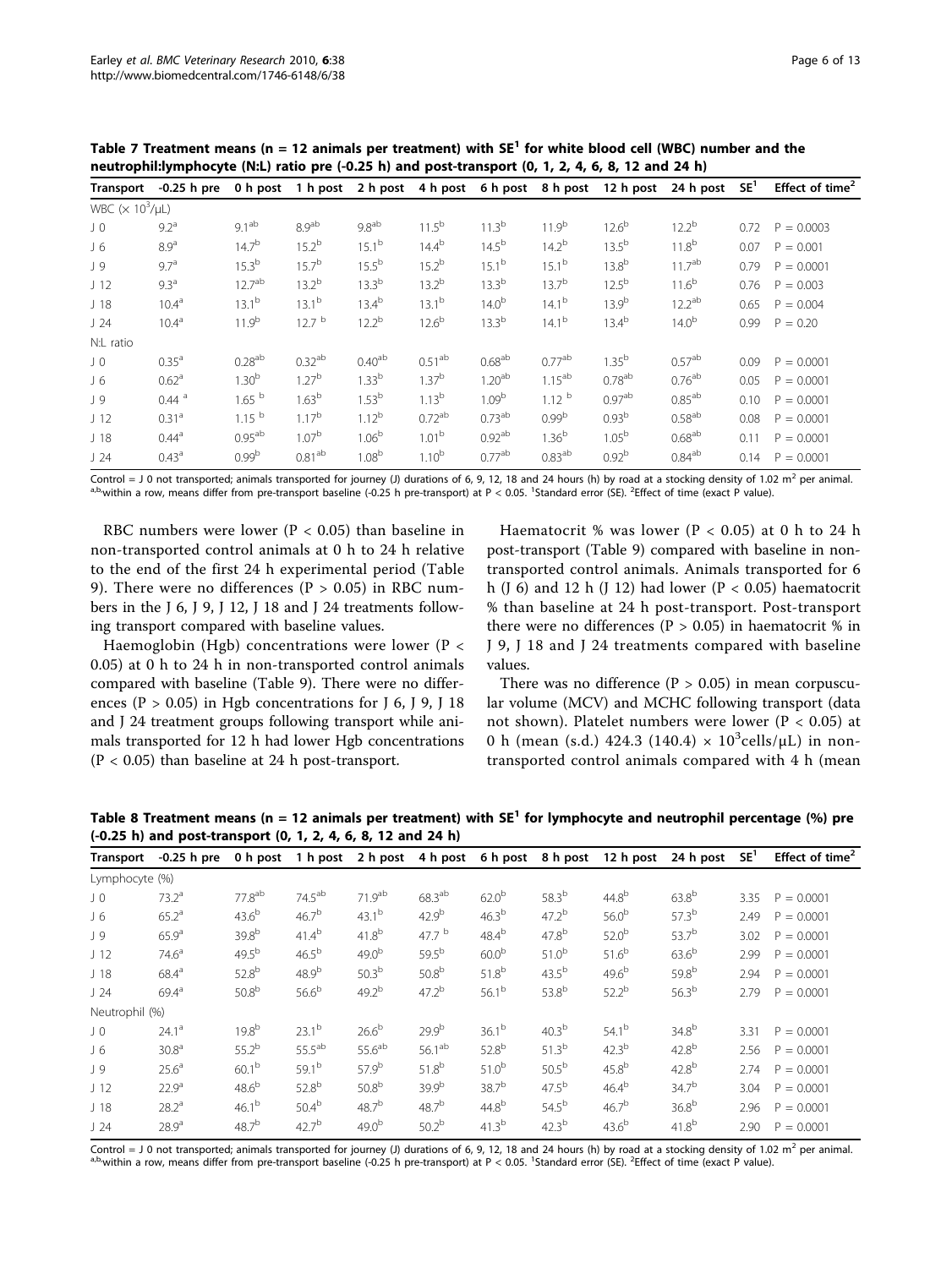<span id="page-6-0"></span>Table 9 Treatment means with SE<sup>1</sup> for red blood cell (RBC) number, whole blood haemoglobin (Hgb) concentrations, and haematocrit (%) pre  $(-0.25 \text{ h})$  and post-transport (0, 1, 2, 4, 6, 8, 12 and 24 h)

| <b>Transport</b>          | $-0.25$ h pre     | 0 h post           | 1 h post           |                    | 2 h post 4 h post 6 h post 8 h post |                    |                    | 12 h post          | 24 h post         | SE <sup>1</sup> | Effect of time <sup>2</sup> |
|---------------------------|-------------------|--------------------|--------------------|--------------------|-------------------------------------|--------------------|--------------------|--------------------|-------------------|-----------------|-----------------------------|
| RBC $(\times 10^6/\mu L)$ |                   |                    |                    |                    |                                     |                    |                    |                    |                   |                 |                             |
| JO                        | 10.0 <sup>a</sup> | 9.3 <sup>b</sup>   | 8.8 <sup>b</sup>   | 8.8 <sup>b</sup>   | $9.1^{b}$                           | 9.3 <sup>b</sup>   | 8.8 <sup>b</sup>   | $9.1^{b}$          | 9.0 <sup>b</sup>  | 0.25            | $P = 0.02$                  |
| $J_6$                     | 9.4               | 9.5                | 9.5                | 9.4                | 9.2                                 | 9.2                | 9.0                | 9.1                | 8.7               | 0.30            | $P = 0.58$                  |
| J 9                       | 9.3               | 9.6                | 9.6                | 9.5                | 9.3                                 | 9.2                | 9.3                | 9.4                | 9.1               | 0.40            | $P = 0.993$                 |
| J <sub>12</sub>           | 9.6               | 9.5                | 9.7                | 9.8                | 9.6                                 | 9.4                | 9.4                | 9.4                | 9.0               | 0.30            | $P = 0.823$                 |
| J <sub>18</sub>           | 9.9               | 9.8                | 9.8                | 9.8                | 10.1                                | 9.8                | 9.9                | 10.0               | 9.2               | 0.29            | $P = 0.75$                  |
| J24                       | 8.8               | 8.9                | 9.1                | 9.2                | 9.0                                 | 8.7                | 8.8                | 8.9                | 8.7               | 0.25            | $P = 0.81$                  |
| Hgb (g/dL)                |                   |                    |                    |                    |                                     |                    |                    |                    |                   |                 |                             |
| J O                       | $11.2^a$          | 10.4 <sup>b</sup>  | 10.0 <sup>b</sup>  | 9.8 <sup>b</sup>   | 10.1 <sup>b</sup>                   | 10.2 <sup>b</sup>  | $9.7^{b}$          | 9.9 <sup>b</sup>   | 9.9 <sup>b</sup>  | 0.28            | $P = 0.01$                  |
| $J_6$                     | 10.0              | 10.0               | 10.0               | 10.0               | 9.7                                 | 9.6                | 9.5                | 9.6                | 9.3               | 0.24            | $P = 0.35$                  |
| J 9                       | 9.5               | 9.5                | 9.7                | 9.5                | 9.3                                 | 9.3                | 9.2                | 9.6                | 9.2               | 0.26            | $P = 0.887$                 |
| J <sub>12</sub>           | 9.9 <sup>a</sup>  | 9.8 <sup>ab</sup>  | 10.1 <sup>ab</sup> | 10.1 <sup>ab</sup> | 9.9 <sup>ab</sup>                   | 9.7 <sup>ab</sup>  | 9.9 <sup>ab</sup>  | 9.8 <sup>ab</sup>  | 9.3 <sup>b</sup>  | 0.18            | $P = 0.120$                 |
| J <sub>18</sub>           | 10.1              | 10.0               | 10.1               | 10.0               | 10.1                                | 9.9                | 9.8                | 10.1               | 9.1               | 0.26            | $P = 0.15$                  |
| J24                       | 9.0               | 9.1                | 9.4                | 9.5                | 9.2                                 | 9.2                | 9.3                | 9.3                | 9.3               | 0.22            | $P = 0.86$                  |
| Haematocrit (%)           |                   |                    |                    |                    |                                     |                    |                    |                    |                   |                 |                             |
| JO                        | 33.9 <sup>a</sup> | 31.7 <sup>b</sup>  | $29.8^{b}$         | $29.5^{b}$         | 30.3 <sup>b</sup>                   | 30.3 <sup>b</sup>  | 29.1 <sup>b</sup>  | 30.2 <sup>b</sup>  | 29.7 <sup>b</sup> | 0.94            | $P = 0.02$                  |
| $J_6$                     | 30.4 <sup>a</sup> | 31.2 <sup>ab</sup> | $31.1^{ab}$        | 30.8 <sup>ab</sup> | $29.9^{ab}$                         | 29.7 <sup>ab</sup> | 29.2 <sup>ab</sup> | $29.5^{ab}$        | $27.6^{b}$        | 0.78            | $P = 0.05$                  |
| J 9                       | 28.5              | 29.7               | 29.8               | 29.2               | 28.7                                | 28.3               | 28.5               | 28.9               | 27.7              | 0.94            | $P = 0.87$                  |
| J <sub>12</sub>           | 29.9 <sup>a</sup> | 30.0 <sup>ab</sup> | 30.4 <sup>ab</sup> | 30.4 <sup>ab</sup> | $29.7^{ab}$                         | 29.1 <sup>ab</sup> | $29.1^{ab}$        | 29.0 <sup>ab</sup> | $27.9^{b}$        | 0.66            | $P = 0.20$                  |
| J <sub>18</sub>           | 30.1              | 29.9               | 30.1               | 29.5               | 30.6                                | 29.8               | 29.8               | 30.5               | 28.0              | 0.88            | $P = 0.73$                  |
| J24                       | 27.2              | 27.4               | 27.8               | 28.3               | 27.3                                | 27.1               | 27.1               | 27.6               | 27.0              | 0.65            | $P = 0.93$                  |

(s.d.) 536.7 (135.4)  $\times$  10<sup>3</sup> cells/ $\mu$ L), 6 h (mean (s.d.) 561.3  $(155.8) \times 10^3$ cells/µL) and 12 h (mean 539.9 (s.d.)  $(124.0) \times 10^3$ cells/µL) and values returned to baseline at 24 h. Platelet numbers were not different ( $P > 0.05$ ) post-transport for the J 6 to J 24 treatments (data not shown).

# **Discussion**

In the present study, the series of transport journeys (6 h to 24 h) by roads showed that transportation of Charolais beef bulls affected live weight, haematological and physiological measurements of metabolism and inflammation. The biological measures which were most sensitive to the stress of transport, on journeys of 6 h to 24 h duration, were total protein, urea, ßHB, glucose, NEFA, the acute phase protein (haptoglobin) and haematological variables (including WBC number, neutrophil and lymphocyte %). This was not unexpected as we reported similar responses in young bulls that were subjected to 8 h transport [[4](#page-11-0)]. However, it also flags a cautionary note when drawing conclusions based on a single cohort of animals that to increase the probability of statistically significant results when measuring other variables (for example RBC number, albumin, globulin, and haemoglobin and creatine kinase activity) it may be necessary to increase the group size per treatment.

The present experiment was designed to minimize any possible bias that would affect the study, however, we accept that it is not possible to exclude all bias since all studies are affected by some degree of bias. In the present study, the bulls were habituated to housing for 100 days pre-transport and were fed the same diet. All of the bulls were naïve to transport and each journey was carried out singly over a 6-week period. For each journey, 12 bulls were assigned to two pens on the transporter with 6 animals per pen and each journey was made by the same driver using similar road conditions. The bulls were blood sampled by the same person and the same chute was used at each experimental blood collection time point. In the statistical analysis of the data, animal was the experimental or measurement unit.

The changes in live weight post-transport were transitory and may be attributed to a loss of gut-fill over the journeys and possibly due to mild dehydration, urination and fasting during the longer journeys [\[15-17](#page-11-0),[20](#page-11-0),[21\]](#page-11-0). The loss in live weight in control animals in the present study may be attributed to the change in diet, as silage and concentrates were withdrawn and animals had access to hay and water only for 24 h corresponding to the longest duration of transport. Rectal temperature was not changed during each of the respective transport journeys indicating that there was no clinical infection induced by transport and no evidence of clinical disease.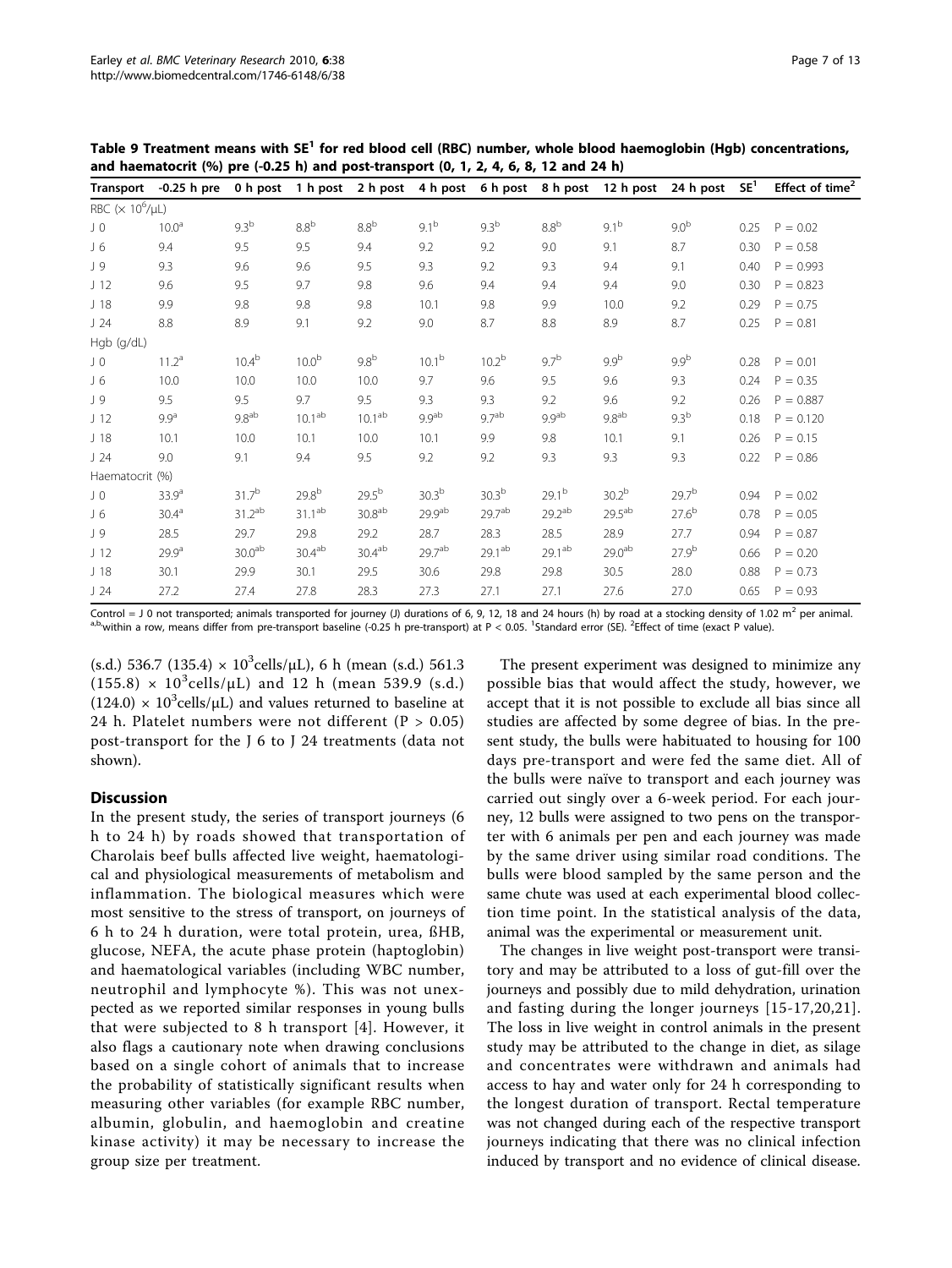Although rectal temperature was not changed, it is a well known indicator of an inflammatory response to infection in newly arrived feedlot calves [\[20\]](#page-11-0). The lack of an effect of transport on rectal body temperature may be related to the ambient temperature since animals would not have been exposed to extreme range of temperatures during the present series of journeys.

The development of electrolyte and acid-base imbalances has been reported in extended transport journeys where fasting has exceeded 2 days or more [\[22](#page-11-0)]. In the present study, transportation had transient effects on metabolism as demonstrated by significant changes in the plasma concentrations of total protein, urea,  $\beta$ HB, NEFA and glucose. Total protein concentrations increased with journey duration in transported animals, however, by 12 h post-transport concentrations had returned to pre-transport baseline levels. Transport stress has been reported to cause dehydration and may manifest itself as a hyperproteinemia [[23\]](#page-11-0). The changes in protein concentrations reported in the present study post-transport are more likely the result of metabolic compensation for a mild metabolic acidosis secondary to water loss and feed deprivation during transport. These findings suggest that pre-transport mixing and transportation alters protein metabolism. Metabolic variables of protein, energy, and mineral metabolism in cattle as well as rumen function have been examined following transportation. Changes in circulating total protein, albumin, and urea, have been reported to increase following transportation [[3](#page-11-0),[24](#page-11-0)]. Changes in energy metabolism as evidenced by an increases in blood glucose [\[1](#page-11-0),[16](#page-11-0),[17\]](#page-11-0), lactate dehydrogenase, glutamic pyruvic transaminase, and glutamic oxalacetic transami-nase [\[24\]](#page-11-0), decreases in  $\beta$ HB [\[3](#page-11-0)], increased haematocrit % and plasma corticosteroid concentration [\[25](#page-11-0)] have been reported. When the body prepares to react to a potentially stressful situation an increase in energy metabolism may be precipitated [\[26](#page-11-0)].

Increases in plasma glucose concentrations are mainly due to glycogenolysis associated with the increase in circulating catecholamines and glucocorticoids which are released during the stress of transport [[27\]](#page-11-0). Glucose levels returned to baseline in all treatments compared with baseline within 4 h of transport. Urea, NEFA and  $\beta$ HB concentrations were elevated in control and all transported animals and concentration remained greater than baseline for animals transported on journey durations ranging from 0 h to 24 h. Urea concentrations had returned to pre-transport baseline values by 24 h posttransport in all animals.

Physiological processes, such as the sleep-wake cycles, locomotor activity, body temperature, hormone secretion, and metabolism, are under the control of circadian clocks and are influenced by stress. Circadian control of

glucose metabolism was recognized from early studies demonstrating variation in glucose tolerance and insulin action across the day [[28,29\]](#page-11-0). Increased energy metabolism is a hallmark of the stress response as the body prepares to react to a potentially stressful situation. We have previously reported increases in several of these protein metabolites in response to transportation [[3,4,17](#page-11-0)]. These differences may be due to a number of factors including the duration of the journey and that animals did not have access to feed during transportation. Additionally, increased circulating CK is an indication of muscular activity and or/bruising and is often measured in transported cattle as a measure of bruising [[5\]](#page-11-0). Creatine and phosphocreatine are major intracellular solutes in muscle cells. Increases in plasma CK activity after different transport journeys have been described by different authors [[16,19](#page-11-0),[30](#page-11-0)]. A direct relationship between the duration of transport and the rise in the activity of the enzyme has been reported [[19\]](#page-11-0). Fasting has also been reported to increase the activity of the enzyme, and the rise could be masked by the high values obtained after transport [[31](#page-11-0)]. In the present study, CK activities returned to pre-treatment baseline values within 12 h for all transported animals. Interestingly, control animals in the present study had elevated CK activity while the magnitude of the changes were small the return to baseline was rapid. Circulating creatine kinase activity is often measured in transported cattle as a measure of bruising [[32\]](#page-11-0), indicating that the bulls in the current study may have experienced some physical stress.

Changes in acute phase protein concentrations during transportation have been reported but the results are variable. Haptoglobin, an acute phase protein, is released by hepatocytes and mediate the inflammatory response to injury, trauma, or infection [[33](#page-11-0)]. The presence of acute phase proteins in the circulation may be an excellent biomarker of inflammation as they are readily measurable in serum or plasma and may even discriminate between acute and chronic inflammation in cattle [[34](#page-11-0)]. Acute phase proteins are present in very low concentrations in plasma and increase in concentration following tissue injury and inflammation [[35](#page-11-0),[36](#page-11-0)]. In the present study haptoglobin concentrations were increased relative to the baseline in control and transported animals up to 24 h post-transport, with the exception of the animals transported for 6 h. Serum haptoglobin was reported to be elevated in calves transported for 2 days and levels were negatively correlated with lymphocyte function [[37](#page-11-0)]. In a separate study transporting bulls at different stocking densities, plasma haptoglobin concentrations were unchanged, while plasma fibrinogen levels were reduced [[3](#page-11-0),[4\]](#page-11-0). Fibrinogen, ceruloplasmin, serum amyloid-A, and  $\alpha$ -acid glycoprotein were assayed in the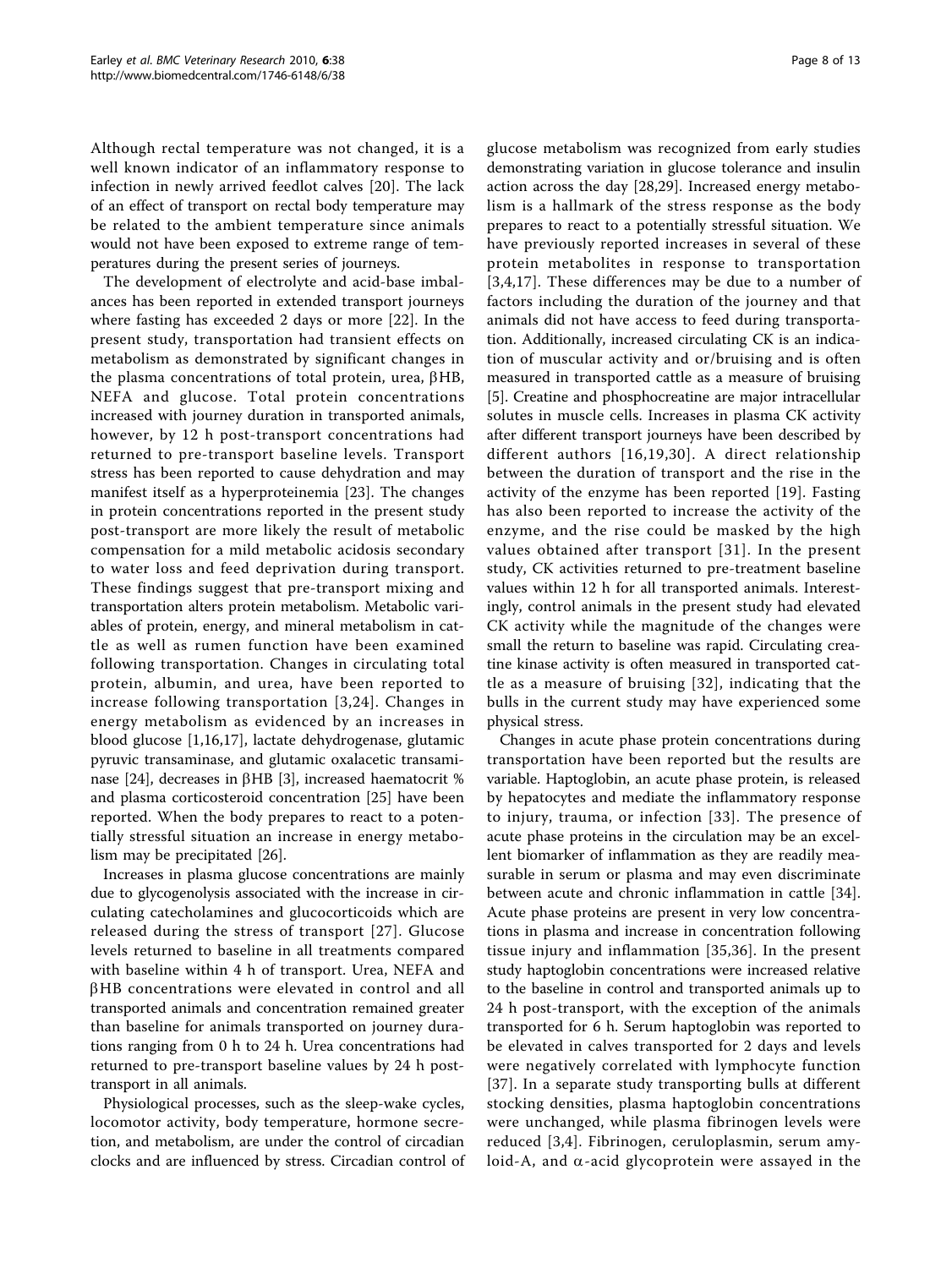plasma of transported and commingled calves and found to be increased post-transportation; however, haptoglobin concentrations were greater in non-transported versus transported calves [\[20](#page-11-0)].

Alterations in immunity are of great importance following transportation stress as these alterations are thought to be associated with increased incidence and severity of respiratory diseases. Many measures of immunological changes relate to immune cell numbers in the blood. Similar to the findings of the present study, most studies observe a leukocytosis that is marked by neutrophilia, which may occur in conjunction with a decrease in the number of other cells (lymphopaenia, eosinopaenia) [[9,10](#page-11-0),[38](#page-11-0)]. Changes in the haematological responses of cattle to transport have been reported with increases in RBC number, haematocrit percentage and haemoglobin concentration following transportation of steers [[17,39\]](#page-11-0). In the present study, all transported animals had greater neutrophil percentage and lower lymphocyte percentage post-transport. Haemoglobin concentrations and RBC numbers were within normal blood referenced ranges [[40](#page-11-0)-[43\]](#page-11-0). The neutrophilia observed in control animals is most likely due to the effect of stress related to the mixing and the handling procedures. Blood lymphocytes contain concentrations of glucocorticoid and adrenergic receptors [[44\]](#page-11-0), which are down-regulated in response to stress [[45\]](#page-11-0) and suggests that alterations in the blood cell composition of leukocytes may have an important role in the responsiveness of the immune system when stress challenged. There was no major change in haematocrit % compared with baseline in animals transported for 6 h to 24 h. Animals in the present study had ad libitum access to water on the transporter and they received the last feeding immediately before loading and these factors may have prevented the animals from showing signs of dehydration. Elevated haematocrit % has been reported following transport in association with greater erythrocyte counts in the circulation [\[17,25,46](#page-11-0)[,47](#page-12-0)] and a significant increase in haematocrit values indicates mainly dehydration.

Measures of immunological changes relate to immune cell numbers in the blood and immune cell function. A number of studies have reported leukocytosis that is marked by neutrophilia, and which may be present with a decrease in the number of other cells (lymphopaenia, eosinopaenia) [[8,10](#page-11-0),[17](#page-11-0)]. Bovine alveolar macrophages, isolated from bronchoalveolar lavage (BAL) fluid, have a reduced respiratory burst function after 4 h of transportation [[48](#page-12-0)]. The respiratory burst function is necessary to produce reactive oxygen species that are toxic to phagocytosed pathogens, and these results may represent impaired lung defence. In contrast, enhanced respiratory burst activity has been found in neutrophils of transported calves [[10\]](#page-11-0). Apoptosis of neutrophils in combination with increased migratory capacity in dairy cows have been reported after 4 h of transportation [[49](#page-12-0)]. The normal referenced ranges for differential counts, neutrophils are in the range 15-45 [[40](#page-11-0),[50\]](#page-12-0). Within the range of transport times analysed, there were no significant changes in MCV and MCHC values. In the present study, the changes in the composition of the blood cell variables reflect the physiological response of the bulls to the stress of mixing, fasting and/or transportation.

In the current study, several measures of physiological, metabolic and haematological variables were investigated in the plasma of bulls subjected to transport journeys ranging from 6 to 24 h durations. It is evident that transportation of bulls has effects on biomarkers of metabolism as demonstrated by significant changes in the plasma concentrations of protein, glucose and NEFA. Additionally, circulating creatine kinase activity is a useful measure which is often monitored in transported cattle as a measure of bruising. Changes in CK activity indicate that the bulls in the current study may have experienced some muscle damage and physical stress, particularly after the longer duration journeys. The acute phase protein, haptoglobin, is a useful biomarker of inflammation and together with changes in haematological cellular variables would suggest a proinflammatory state during transportation stress. The pronounced neutrophilia and lymphopenia following transportation observed in this study are in agreement with previously reported findings following a variety of stressors, including transport stress [[8,10,17\]](#page-11-0). Taken together, these results indicate that transportation stress alters physiological measures of metabolism and haematology. Thus, a profile or pattern of multiple physiological, metabolic and haematological variables may provide the most effective marker of altered homeostasis to allow an assessment of an animal's response to transport.

#### Conclusions

Conditional on the statistical power of the present study and assumptions about meaningful indicators and effect of size, there were both similarities and differences between control and transported animals, however the differences did not appear sufficiently large or prolonged over the duration of the study. This is a single transport study for each journey duration and most of the physiological, metabolic and haematological variables which changed as a consequence of transport had recovered to baseline values within 24 h of journey completion. Nontransported control animals showed similar biological effects on the physiological and haematological variables to transported animals.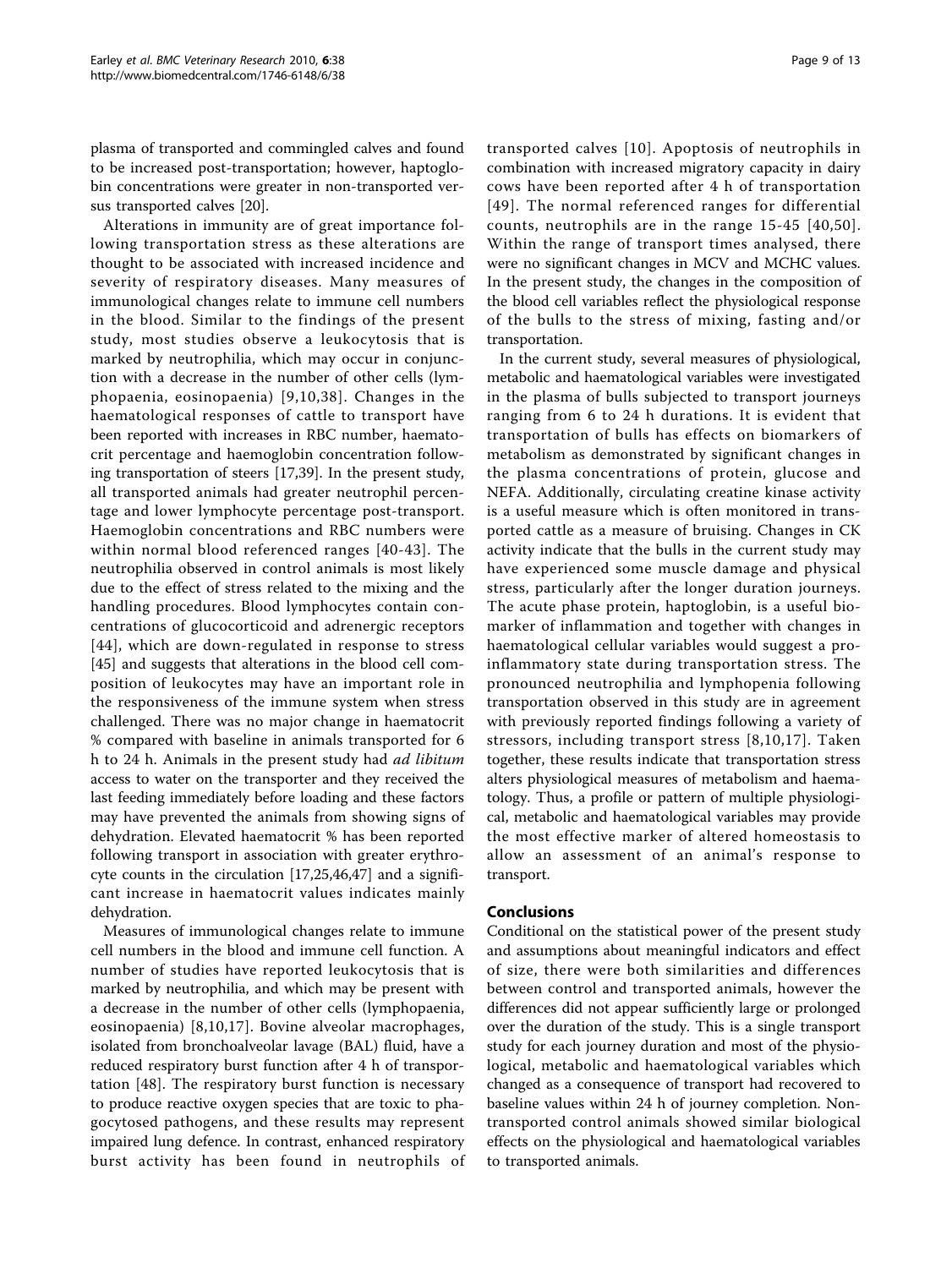An increased understanding of the mechanism of stress and physiological adaptation induced in animals by mixing, handling and transport will lead to a greater understanding of transportation stress. Additionally, the effective recovery of the animals after 6-24 hours transport can lead to an important implication to recommend a proper lairage time when animals are transported by road. The results of this study indicate that the provision of a rest period of up to 24 hours post-transport with animals having access to feed and water should be optimal for animals to recover to their physiological pre-transport baseline.

# Methods

#### Care of animals

This study was conducted at Teagasc, Grange Beef Research Centre, Dunsany, County Meath, Ireland. All animal procedures performed in this study were conducted under experimental licence from the Irish Department of Health and Children in accordance with the Cruelty to Animals Act 1876 and the European Communities (Amendment of Cruelty to Animals Act 1876) Regulation 2002 and 2005.

#### Animal diets and composition

Seventy two Charolais bulls (mean weight (s.d.) 367 (35) kg) had ad libitum access to grass silage (in vitro DM digestibility = 762 g/kg), supplemented with 2.0 kg (as fed) barley/soybean concentrate (crude protein = 114.5 kg DM) per animal per day at Teagasc, Grange, Beef Research Centre, Dunsany, Co. Meath. The animals were managed and housed 6/pen in a slatted floor shed at a space allowance of 2.5  $\text{m}^2$ /head/animal for a 100day winter period prior to transport and are representative of the type of animals that are commonly transported under commercial conditions. Animals had free access to water which was available through nipple drinkers in their home pens.

#### Transport vehicle and environmental conditions

The study was conducted in Spring over a 6 week period from the  $18^{th}$  of February to the  $29^{th}$  of March. All journeys were made at the same starting time (8:00 h) and with the same transporter, transport conditions and driver. A total of 5 separate transport journeys were made of duration 6, 9, 12, 18 and 24 h. All animals were naïve to transport. On the morning of each journey, the animals were loaded at 8:00 h into two fan-ventilated pens ( $n = 6$  animals/pen) on the lower deck of an air suspension articulated transporter at a stocking density of  $1.02 \text{ m}^2$  per animal, and transported by road. The floor of the pens on the transporter was deep bedded with cereal straw for each journey. The animals had access to hay and water was available through nipple drinkers on the transporter, similar to the type that the bulls were accustomed to in their home pens. Bulls travelled for 6 h (280 km), 9 h (435 km), 12 h (582 km), 18 h (902 km) and 24 h (1192 km) and during each journey, transport was by primary (30% of the journey) and secondary (70% of the journey) roads and different road types and surfaces were encountered, respectively. The transporter was fitted with sensors, located 1.2 m above the floor of each pen on the transporter, for measuring ambient temperature (°C), relative humidity (RH; %), carbon dioxide ( $CO<sub>2</sub>$ ; ppm), hydrogen sulphide (H<sub>2</sub>S; ppm), ammonia (NH<sub>3</sub>; ppm) air velocity ( $m/s$ ) and vapour density ( $g/m<sup>3</sup>$ ) continuously during transport. The ambient temperature and relative humidity during transport were recorded continuously using TinyTalk dataloggers (Radionics, Dublin, Ireland). Environmental measurements, including gases ( $NH<sub>3</sub>$ ,  $H<sub>2</sub>S$ ,  $CO<sub>2</sub>$ ), relative humidity (RH) and temperature (°C), were recorded using QRae (Shawcity Ltd., UK), Testo 175 and Testo 445 portable multifunction probes (Testo UK, Ltd), respectively.

#### Treatment groups

Seventy two Charolais bulls (mean weight (s.d.) 367 (35) kg) were randomly assigned by weight to one of six journey (J) treatment times of 0 (no transport), 6 (J 6), 9 (J 9), 12 (J 12), 18 (J 18) and 24 (J 24) h transport (n = 12 animals/treatment) at a stocking density of 1.02  $m^2$ / bull. On the morning of the journey the bulls underwent social mixing, were moved from their home pens to a race with a chute to facilitate live weight recordings and blood sampling. The animals were blood sampled pretransport by jugular venipuncture to provide baseline physiological levels and again after the journey. Blood samples were collected by jugular venipuncture before  $(-0.25 h)$ , immediately after  $(0 h)$  and at 1 h, 2 h, 4 h, 6 h, 8 h, 12 h and 24 h relative to time 0 h. Bulls were weighed using an animal weighing scale (Titan, Cattlemaster, Ireland) that was located at the exit area of the chute and rectal temperature was taken before, -24 h, -0.25 h, immediately after, and at 4, 12 and 24 h relative to completion of the transport journey. The bulls were loaded onto the transporter and assigned to two pens on the transporter and remained in the same social groupings for the remainder of the study. The study animals were transported alone on the transporter. On completion of each of the transport journeys (J 6 - J 24) the bulls were returned for a 24 h rest period to novel pens  $(n = 2)$  with 6 animals/pen in the housing environment and had *ad libitum* access to water and grass silage supplemented with 2.0 kg barley/soybean concentrate.

Non-transported control animals  $(J 0)$   $(n = 12)$  were moved to two novel straw bedded pens (6 animals/pen)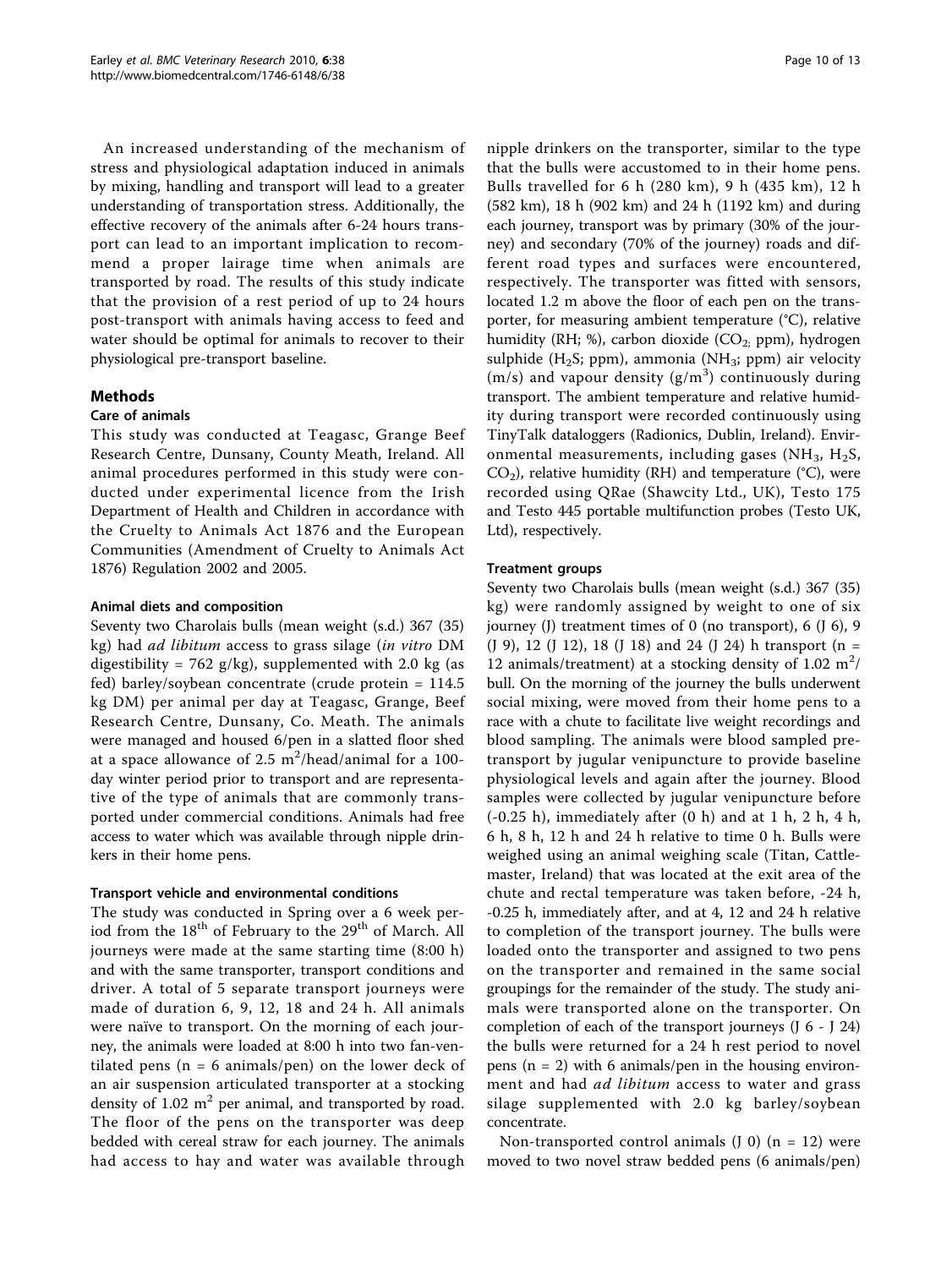in the housing environment and animals had access to hay and water during the duration of the 'experimental' period coinciding with the maximum transport duration  $(24 h)$ . Afterwards, control animals  $(J 0)$  had *ad libitum* access to grass silage supplemented with 2.0 kg barley/ soybean concentrate, water, and no hay for the 24 h period coinciding with the 24 h 'post-transport' period. Control animals (J 0) were blood sampled before assignment (at -0.25 h) to the novel pens, after 24 h, and at 1 h, 2 h, 4 h, 6 h, 8 h, 12 h and 24 h relative to the completion of the 24 h experimental period. Control animals were weighed -24 h, -0.25 h, + 24 h and 4, 12, and 24 h after completion of the 24 h experimental period.

#### Water intake

Water consumption (litres) was recorded during transport and in the 24 h period post-transport. Flow metres were attached to the animal drinking containers and consumption was recorded on a pen basis in the housing environment and on the transporter.

# Rectal temperature

The rectal body temperature was monitored before and after transport using a digital thermometer (Jorgen Kruuse A/S; Model VT-801BWC Lot No 0701).

# Assay procedures for physiological and haematological variables

Heparinised blood samples were collected by jugular venipuncture and the plasma was separated by centrifugation at  $1,600 \times g$  at 8°C for 15, and subsequently stored at -20°C until assayed. Albumin, urea, globulin, total protein,  $\beta$  hydroxybutyrate ( $\beta$ HB), and creatine kinase (CK) were measured on an automated analyser (Olympus AU 400, Japan) using the reagents supplied by Olympus. Unclotted (EDTA-treated) whole-blood samples were collected by jugular venipuncture at the same time as the heparinised blood samples for haematological analysis. Red blood cell (RBC) number, white blood cell (WBC) number, differential WBC (percentage lymphocyte and neutrophil), haematocrit (HCT) percentage (%), haemoglobin (Hgb) concentration, mean corpuscular volume (MCV), mean corpuscular haemoglobin concentration (MCHC) and platelet numbers were determined for unclotted  $(K_3$ -EDTA-treated) whole-blood samples with an automated cell counter (Celltac MEK-6108K; Nihon-Kohdon, Tokyo, Japan) within 1 h of blood sampling. Thin blood smears were also prepared on glass slides and stained using the haematology 3-step stain for differential WBC counts (Accralab, Biochemical Sciences; Fisher Scientific Company, Middletown, VA). Plasma haptoglobin concentration was determined as the haemoglobin binding capacity using an appropriate assay (TP801: Tridelta Development Ltd., Greystones, Ireland), which was previously validated [[32](#page-11-0)] and was quantified using a spACE automated analyser (Alfa Wassermann, Inc., West Caldwell, NJ, USA) [[33](#page-11-0)]. Whole blood samples collected in sodium citrate tubes (Vacuette, Cruinn Diagnostics Limited, Ireland) were separated by centrifugation (3000  $\times$  g at 8°C for 10 minutes) and the plasma frozen at -20° until assayed for fibrinogen using a commercial kit adapted for bovine plasma [[51](#page-12-0)] (Randox Laboratories Ltd., Crumlin, Antrim, N. Ireland; catalogue No. GL2623) on an automated analyser (Hitachi 705, Boehringer Mannheim, Lewes, East Sussex, UK).

# Statistical analyses

Physiological and haematological data, live weight data, water intake data and rectal temperature measurements were subjected to repeated measures using the PROC MIXED procedure of SAS (Version 9.1, SAS Institute, Cary, NC). Animal was the experimental unit and was specified as a repeated measures effect, and the dependence within animal was modelled using an unstructured covariance structure. The power of the statistical test was taken into consideration and was defined as the probability that the test will reject a false null hypothesis (i.e. that it will not make a Type II error). As power increases, the chances of a Type II error decrease. The probability of a Type II error is referred to as the false negative rate ( $\beta$ ), therefore power is equal to 1 -  $\beta$  [\[52](#page-12-0)]. We calculated that with a group size of 12 bulls/treatment that the study would have 80% and greater power for the variables that we measured, meaning that if there was a difference of this given magnitude there would be an 80% chance of correctly detecting it as statistically significant. As "n" the number of animals per treatment is the main determinant of power of test [\[52](#page-12-0)], the authors considered it crucial that adequate group sizes of animals were used, however, optimal sample size is ultimately a function of the underlying parameters in the study. In the present study, two pen replicates with 6 bulls/pen (total  $n = 12$ ) were utilized for each transport journey. Using the measurements which were investigated in the present study, this sample size was deemed adequate without utilizing more animals than ethically necessary. Differences between means were tested using the PDIFF option in PROC MIXED in SAS. The PDIFF option calculates a separate probability value for each pair of means being compared. Means were considered significantly different at the  $P < 0.05$ probability level [\[53](#page-12-0)].

#### Acknowledgements

The authors thank F. Collier, J. Larkin, A. Marley and M. Donlon, (Teagasc, Grange Beef Research Centre), for excellent technical help and assistance during the study. Many thanks are due to: the farm staff at Teagasc, Grange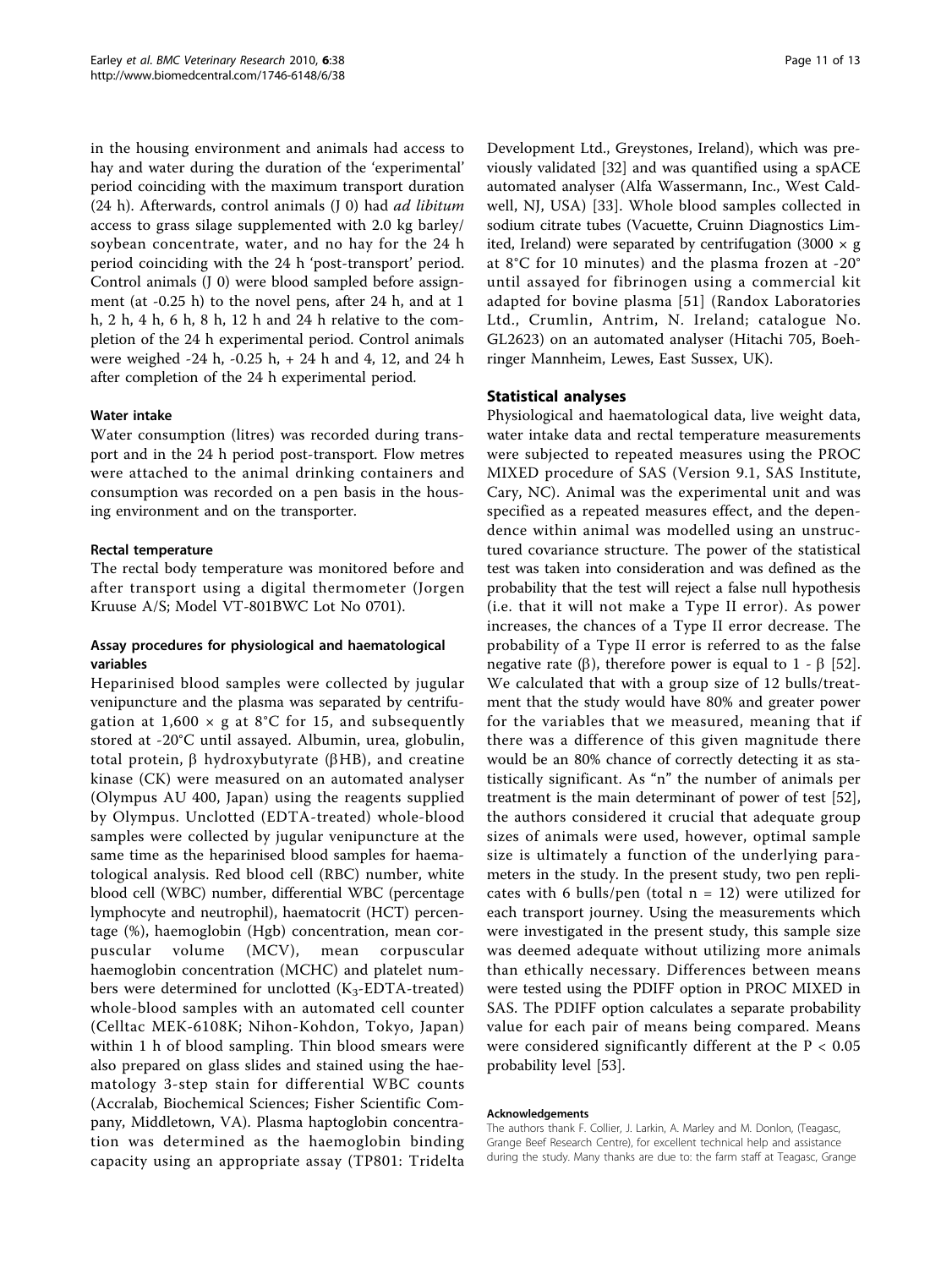<span id="page-11-0"></span>beef Research Centre, for care and management of the animals; H. Mulligan, E. Mulligan, P. Reilly and G. Costelloe.

#### Authors' contributions

BE designed the study. BE, MM and DJP performed the experiments. BE analyzed the data and prepared the manuscript. All authors read and approved the final manuscript.

#### Competing interests

The authors declare that they have no competing interests.

Received: 19 May 2009 Accepted: 20 July 2010 Published: 20 July 2010

#### References

- Kenny F J, Tarrant PV: The behaviour of young Friesian bulls during social re-grouping at an abbatoir. Influence of an overhead electrified wire grid. Appl Animal Beh Sci 1987, 18:233-246.
- Kenny FJ, Tarrant PV: The physiological and behavioural responses of crossbred freisian steers to short haul transport by road. Livest Prod Sci 1987, 17:63-75.
- 3. Earley B, O'Riordan EG: Effects on transporting bulls at different space allowances on physiological, haematological and immunological responses to a 12 h journey by road. Irish J of Agric and Food Res 2006, 45:39-50.
- 4. Earley B, AD Fisher, O'Riordan EG: Effects of pre-transport fasting on the physiological responses of young cattle to 8 h road transport. Irish J of Agric and Food Res 2006, 45:51-60.
- 5. Tarrant PV: Transportation of cattle by road. Appl Animal Beh Sci 1990, 28:153-170.
- 6. Tennessen T, Price MA, Berg RT: Comparative responses of bulls and steers to transportation. Can J Anim Sci 1984, 64:333-338.
- 7. Todd SE, Mellor DJ, Stafford KJ, Gregory NG, Bruce RA, Ward RN: [Effects of](http://www.ncbi.nlm.nih.gov/pubmed/10756129?dopt=Abstract) [food withdrawal and transport on 5 to 10 day old calves.](http://www.ncbi.nlm.nih.gov/pubmed/10756129?dopt=Abstract) Res Vet Sci 2000, 68(2):125-134.
- 8. Blecha F, Boyles SL, Riley JG: [Shipping suppresses lymphocyte blastogenic](http://www.ncbi.nlm.nih.gov/pubmed/6490547?dopt=Abstract) [responses in Angus and Brahman cross Angus feeder calves.](http://www.ncbi.nlm.nih.gov/pubmed/6490547?dopt=Abstract) J Anim Sci 1984, 59:576-583.
- 9. Blecha F, Baker PE: [Effect of cortisol in vitro and in vivo on production of](http://www.ncbi.nlm.nih.gov/pubmed/3485943?dopt=Abstract) [bovine interleukin 2.](http://www.ncbi.nlm.nih.gov/pubmed/3485943?dopt=Abstract) Am J Vet Res 1986, 47:841-845.
- 10. Murata H, Takahashi H, Matsumoto H: [The effect of road transportation on](http://www.ncbi.nlm.nih.gov/pubmed/3495314?dopt=Abstract) [peripheral blood lymphocyte subpopulations, lymphocyte blastogenesis](http://www.ncbi.nlm.nih.gov/pubmed/3495314?dopt=Abstract) [and neutrophil function in calves.](http://www.ncbi.nlm.nih.gov/pubmed/3495314?dopt=Abstract) Br Vet J 1987, 143:166-174.
- 11. Swanson J C, Morrow-Tesch J: Cattle transport: Historical, research, and future perspectives. J Anim Sci 2001, 79(E Supple):E102-E109.
- 12. Buckham Sporer KR, Burton JL, Earley B, Crowe MA: Transportation stress in young bulls alters expression of neutrophil genes important for the regulation of apoptosis, tissue remodelling, margination, and antibacterial function. Vet Immunol Immunop 2007, 118:19-29.
- 13. Grandin T: [Assessment of Stress during Handling and Transport.](http://www.ncbi.nlm.nih.gov/pubmed/9027573?dopt=Abstract) J Anim Sci 1997, 75:249-257.
- 14. Gupta S, Earley B, Crowe MA: [Effect of 12 h road transportation on](http://www.ncbi.nlm.nih.gov/pubmed/16632387?dopt=Abstract) [physiological, immunological, and haematological parameters in bulls](http://www.ncbi.nlm.nih.gov/pubmed/16632387?dopt=Abstract) [housed at different space allowances.](http://www.ncbi.nlm.nih.gov/pubmed/16632387?dopt=Abstract) Vet J 2007, 173:605-616.
- 15. von Borell EH: The biology of stress and its application to livestock housing and transportation assessment. J Anim Sci 2001, 79(E Suppl): E260-E267.
- 16. Knowles TG: [A review of the road transport of cattle.](http://www.ncbi.nlm.nih.gov/pubmed/10097341?dopt=Abstract) Vet Rec 1999, 144:197-201.
- 17. Tarrant PV, Kenny FJ, Harrington D, Murphy M: Long distance transportation of steers to slaughter: effect of stocking density on physiology, behaviour, and carcass quality. Livest Prod Sci 1992, 30:223-238.
- 18. SCAHAW: The welfare of animals during transport (details for horses, pigs, sheep and cattle). Report of the Scientific Committee on Animal Health and Animal Welfare (SCAHAW). European Commission: Brussels 2002, 130.
- 19. Warriss PD, Brown SN, Knowles TG, Kestin SC, Edwards JE, Dolan SK, Phillips AJ: [Effects on cattle of transport by road for up to 15 h.](http://www.ncbi.nlm.nih.gov/pubmed/7604507?dopt=Abstract) Vet Rec 1995, 136:319-323.
- 20. Arthington JD, Eicher SD, Kunkle WE, Martin FG: [Effect of transportation](http://www.ncbi.nlm.nih.gov/pubmed/12772837?dopt=Abstract) [and commingling on the acute-phase protein response, growth, and](http://www.ncbi.nlm.nih.gov/pubmed/12772837?dopt=Abstract) [feed intake of newly weaned beef calves.](http://www.ncbi.nlm.nih.gov/pubmed/12772837?dopt=Abstract) J Anim Sci 2003, 81:1120-1125.
- 21. Galyean ML, Perino LJ, Duff GC: [Interaction of cattle health/immunity and](http://www.ncbi.nlm.nih.gov/pubmed/10340578?dopt=Abstract) [nutrition.](http://www.ncbi.nlm.nih.gov/pubmed/10340578?dopt=Abstract) J Anim Sci 1999, 77:1120-1134.
- 22. Schaefer AL, Jones SDM, Tong AKW, Vincent BC: The effects of fasting and transport on beef cattle. 1. Acid-base-electrolyte balance and infra-red heat loss of beef cattle. Livest Prod Sci 1988, 20:15-24.
- 23. Atkinson PJ: [Investigation of the effects of transport and lairage on](http://www.ncbi.nlm.nih.gov/pubmed/1609474?dopt=Abstract) [hydration state and resting behaviour of calves for export.](http://www.ncbi.nlm.nih.gov/pubmed/1609474?dopt=Abstract) Vet Rec 1992, 130:413-416.
- 24. Crookshank HR, Elissalde MH, White RG, Clanton DC, Smalley HE: [Effect of](http://www.ncbi.nlm.nih.gov/pubmed/528410?dopt=Abstract) [transportation and handling of calves upon blood serum composition.](http://www.ncbi.nlm.nih.gov/pubmed/528410?dopt=Abstract) J Anim Sci 1979, 48:430-435.
- 25. Kent JE, Ewbank R: [The effect of road transportation on the blood](http://www.ncbi.nlm.nih.gov/pubmed/6860925?dopt=Abstract) [constituents and behaviour of calves. I. Six months old.](http://www.ncbi.nlm.nih.gov/pubmed/6860925?dopt=Abstract) Br Vet J 1983, 139:228-235.
- 26. Campbell NA, Reece JB, Mitchell LG: Biology Benjamin/Cummings, Menlo Park, CAMulligan E 1999, 907-910.
- 27. Shaw FD, Tume RK: The assessment of pre-slaughter and slaughter treatments of livestock by measurement of plasma constituents - a review of recent work. Meat Sci 1992, 32:311-329.
- 28. Gagliardino JJ, Hernandez RE, Rebolledo OR: [Chronobiological aspects of](http://www.ncbi.nlm.nih.gov/pubmed/6397339?dopt=Abstract) [blood glucose regulation: a new scope for the study of diabetes](http://www.ncbi.nlm.nih.gov/pubmed/6397339?dopt=Abstract) [mellitus.](http://www.ncbi.nlm.nih.gov/pubmed/6397339?dopt=Abstract) Chronobiologia 1984, 11:357-79.
- 29. Van Cauter E, Polonsky KS, Scheen AJ: [Roles of circadian rhythmicity and](http://www.ncbi.nlm.nih.gov/pubmed/9331550?dopt=Abstract) [sleep in human glucose regulation.](http://www.ncbi.nlm.nih.gov/pubmed/9331550?dopt=Abstract) Endocr Rev 1997, 18:716-38.
- 30. Tadich N, Gallo C, Aranis A: Blood concentration of some variables indicator of stress before and during exsanguination, in cattle. XII Congress of Veterinary Medicine. Chillán, Chile 2002.
- 31. Holmes JHG, Ashmorer CR, Robinson DW: [Effect of stress on cattle with](http://www.ncbi.nlm.nih.gov/pubmed/4735781?dopt=Abstract) [hereditary muscular hypertrophy.](http://www.ncbi.nlm.nih.gov/pubmed/4735781?dopt=Abstract) J Anim Sci 1973, 36:684-694
- 32. Tarrant PV: Transportation of cattle by road. Appl Anim Behav Sci 1990, 28:153-170.
- 33. Baumann H, Gauldie J: [The acute phase response.](http://www.ncbi.nlm.nih.gov/pubmed/7512342?dopt=Abstract) Immunol Today 1994, 15:74-80.
- 34. Horadagoda N, Knox KMG, Gibbs HA, Reid WJ, Edwards SER, Eckersall PD: [Acute phase proteins in cattle: discrimination between acute and](http://www.ncbi.nlm.nih.gov/pubmed/10343375?dopt=Abstract) [chronic inflammation.](http://www.ncbi.nlm.nih.gov/pubmed/10343375?dopt=Abstract) Vet Rec 1999, 144:437-441.
- 35. Cheville NF: Introduction to Veterinary Pathology. Blackwell Publishing, Ames, Iowa, USA, 3 2006.
- 36. Skinner JG, Brown RAL, Roberts L: [Haptoglobin as an indicator of infection](http://www.ncbi.nlm.nih.gov/pubmed/8135004?dopt=Abstract) [in sheep.](http://www.ncbi.nlm.nih.gov/pubmed/8135004?dopt=Abstract) Vet Rec 1994, 134:33-36.
- 37. Murata H, Miyamoto T: [Bovine haptoglobin as a possible immuno](http://www.ncbi.nlm.nih.gov/pubmed/8334509?dopt=Abstract)[modulator in the sera of transported calves.](http://www.ncbi.nlm.nih.gov/pubmed/8334509?dopt=Abstract) Br Vet J 1993, 149:277-283.
- 38. Tarrant PV, Kenny FJ, Harrington D, Murphy L: Long distance transportation of steers to slaughter: effect of stocking density on physiology, behaviour, and carcass quality. Livest Prod Sci Sci 1992, 30:223-238.
- 39. Leach TM: Physiology of the transport of cattle. "Transport of Animals Intended for Breeding Production and Slaughter Martinus Nijhoff, The NetherlandsMoss R 1981, 57-72.
- Schalm OW: Ballieree Tindall and Cox Covent Garden London, UK 1961, 130-131.
- 41. Schalm OW: Manual of bovine haematology: Anemias/leukocytes/testing. Santa Barbara, Veterinary Practice Publishing 1984.
- 42. Jain NC: Schalm's Veterinary haematology. Philadelphia, Lea and Fibiger, 4 1986.
- 43. Kaneko JJ: Clinical biochemistry of domestic animals. Academic Press Inc. San Diego, 4 1989, 886-891.
- 44. Preisler MT, Weber PSD, Tempelman RJ, Erskine RJ, Hunt H, Burton JL: [Glucocorticoid receptor down-regulation in neutrophils of periparturient](http://www.ncbi.nlm.nih.gov/pubmed/10630771?dopt=Abstract) [cows.](http://www.ncbi.nlm.nih.gov/pubmed/10630771?dopt=Abstract) Am J Vet Res 2000, 61:14-19.
- 45. Burton JL, Madsen SA, Chang LC, Weber PSD, Buckham KR, Hickey MC, Earley B: Gene Expression Signatures in Neutrophils Exposed to Glucocorticoids: a New Paradigm to Explain "Neutrophil Dysfunction" in Parturient Dairy Cows. Vet Immunol Immunop 2005, 105(3-4):197-219.
- Kent JE, Ewbank R: [The effect of road transportation on the blood](http://www.ncbi.nlm.nih.gov/pubmed/3708306?dopt=Abstract) [constituents and behaviour of calves II. One to three weeks old.](http://www.ncbi.nlm.nih.gov/pubmed/3708306?dopt=Abstract) Br Vet J 1986, 142:131-140.